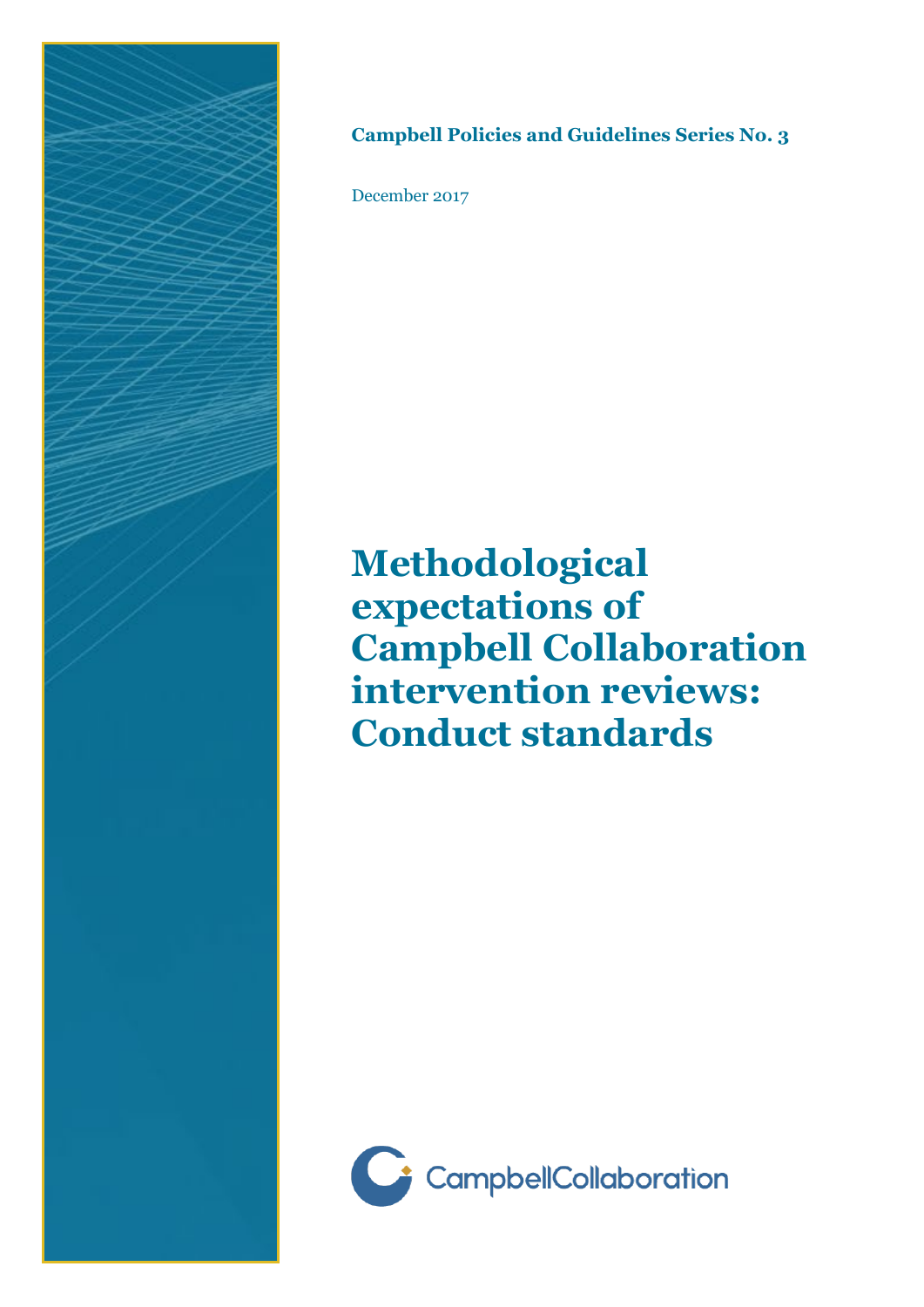## **Colophon**

| <b>Title</b>                      | Methodological expectations of Campbell Collaboration intervention reviews: Conduct<br>standards                                                                                                                                                                                                                                                                                                                 |
|-----------------------------------|------------------------------------------------------------------------------------------------------------------------------------------------------------------------------------------------------------------------------------------------------------------------------------------------------------------------------------------------------------------------------------------------------------------|
| <b>Authors</b>                    | The Methods Group of the Campbell Collaboration                                                                                                                                                                                                                                                                                                                                                                  |
| <b>DOI</b>                        | 10.4073/cpg.2016.3                                                                                                                                                                                                                                                                                                                                                                                               |
| No. of pages                      | 23                                                                                                                                                                                                                                                                                                                                                                                                               |
| Last updated                      | 6 December 2017                                                                                                                                                                                                                                                                                                                                                                                                  |
| <b>Citation</b>                   | The Methods Group of the Campbell Collaboration. Methodological expectations of<br>Campbell Collaboration intervention reviews: Conduct standards<br>Campbell Policies and Guidelines Series No. 3<br>DOI: 10.4073/cpg.2016.3                                                                                                                                                                                    |
| <b>ISSN</b>                       | 2535-2458                                                                                                                                                                                                                                                                                                                                                                                                        |
| Copyright                         | This is an open-access article distributed under the terms of the CC BY Creative<br>Commons Attribution License, which permits unrestricted use, distribution and<br>reproduction in any medium, provided the original author and source are credited.                                                                                                                                                           |
| Acknowledgement                   | Adaptations on MECIR Version 2.2 Conduct Standards (Chandler, Churchill, Higgins,<br>Lasserson, & Tovey, 2012)                                                                                                                                                                                                                                                                                                   |
| <b>Editor in Chief</b>            | Vivian Welch, University of Ottawa, Canada                                                                                                                                                                                                                                                                                                                                                                       |
| <b>Chief Executive</b><br>Officer | Howard White, The Campbell Collaboration                                                                                                                                                                                                                                                                                                                                                                         |
| <b>Managing Editor</b>            | Chui Hsia Yong, The Campbell Collaboration                                                                                                                                                                                                                                                                                                                                                                       |
|                                   | The Campbell Collaboration was founded on the principle that systematic reviews on the<br>effects of interventions will inform and help improve policy and services. Campbell offers<br>editorial and methodological support to review authors throughout the process of<br>producing a systematic review. A number of Campbell's editors, librarians,<br>methodologists and external peer-reviewers contribute. |
|                                   | The Campbell Collaboration                                                                                                                                                                                                                                                                                                                                                                                       |
|                                   | P.O. Box 7004                                                                                                                                                                                                                                                                                                                                                                                                    |
|                                   | St. Olavs plass                                                                                                                                                                                                                                                                                                                                                                                                  |
|                                   | 0130 Oslo, Norway                                                                                                                                                                                                                                                                                                                                                                                                |
|                                   | www.campbellcollaboration.org                                                                                                                                                                                                                                                                                                                                                                                    |

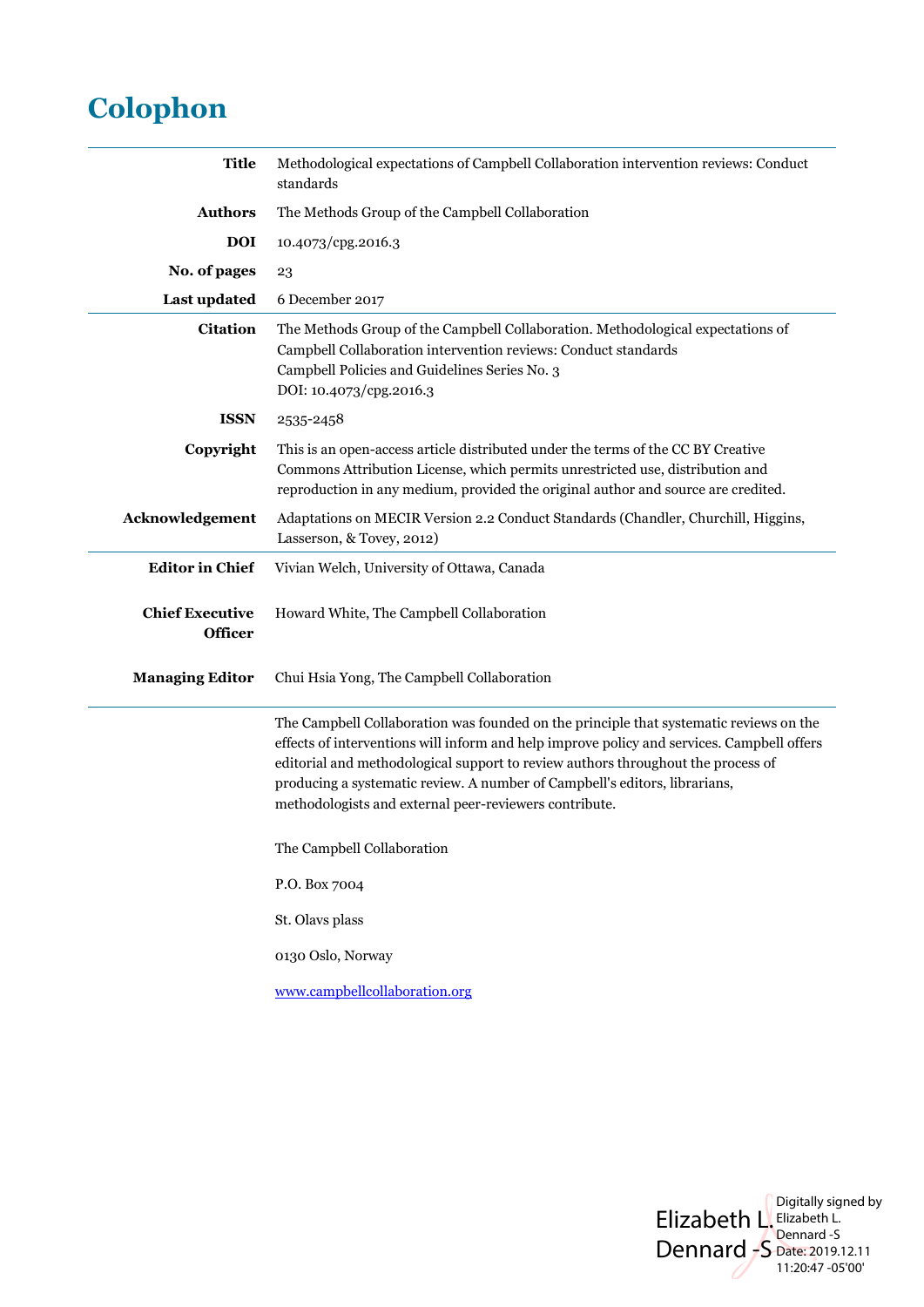## **Note for authors:**

This document provides detailed methodological expectations for the conduct of Campbell Collaboration systematic reviews of *intervention effects*. It is important to note that some Campbell reviews may not focus on intervention effects, but may synthesize observational research that is policy relevant. For instance, such reviews may examine correlational or descriptive research, diagnostic or test accuracy, or other topics that do not necessarily focus on intervention effects. Although most of the methodological expectations listed below will be appropriate for all review topics (intervention focused or not), some (particularly those related to study design) may not be entirely applicable to non-intervention reviews, and have been noted as such under the 'rationale and elaboration' column.

Status: Mandatory means that a new protocol or review will not be published if this standard is not met. Highly desirable means that this should generally be done but that there are justifiable exceptions. There may be legitimate variation between or within Campbell Coordinating Groups in the relative emphasis placed on compliance with highly desirable standards. The emphasis placed on compliance with highly desirable standards will remain at the discretion of each Campbell Coordinating Group. Optional means this is done at the authors' discretion.

Relevant sections of the Cochrane Handbook are provided in the table below (Higgins et al 2015).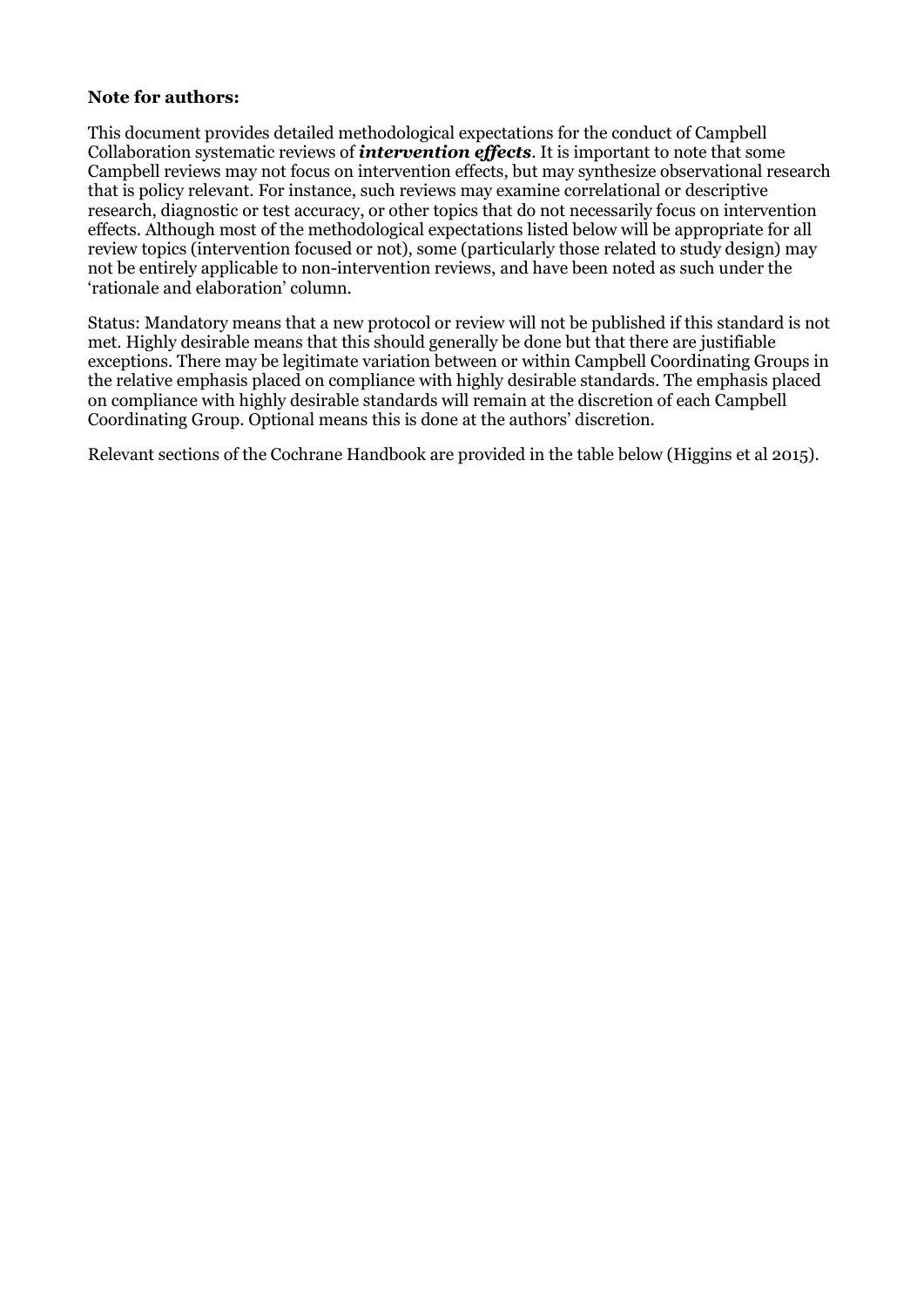| Item<br>No.     | <b>Status</b><br>$(T = Title,$<br>$P = Protocol,$<br>$R = Review$ ) | <b>Item Name</b>                                                   | <b>Standard</b>                                                                                                                                                                                                                                                                                                                                                   | <b>Rationale and elaboration</b>                                                                                                                                                                                                                                                                                                                                                                                                                                                                          | Relevant<br>Cochrane<br>Handbook<br>section(s) | <b>Authors</b><br>note: pages<br>where<br>addressed |
|-----------------|---------------------------------------------------------------------|--------------------------------------------------------------------|-------------------------------------------------------------------------------------------------------------------------------------------------------------------------------------------------------------------------------------------------------------------------------------------------------------------------------------------------------------------|-----------------------------------------------------------------------------------------------------------------------------------------------------------------------------------------------------------------------------------------------------------------------------------------------------------------------------------------------------------------------------------------------------------------------------------------------------------------------------------------------------------|------------------------------------------------|-----------------------------------------------------|
|                 |                                                                     | Setting the research question(s) to inform the scope of the review |                                                                                                                                                                                                                                                                                                                                                                   |                                                                                                                                                                                                                                                                                                                                                                                                                                                                                                           |                                                |                                                     |
| C <sub>1</sub>  | Mandatory<br>(T & P)                                                | Formulating review<br>questions                                    | Ensure that the review<br>question and particularly<br>the outcomes of interest,<br>address issues that are<br>important to stakeholders<br>such as consumers,<br>practitioners, policy<br>makers, and others.                                                                                                                                                    | Campbell reviews are intended to support<br>practice and policy, not just scientific<br>curiosity. The needs of consumers play a<br>central role in Campbell Reviews and they<br>should play an important role in defining<br>the review question                                                                                                                                                                                                                                                         | 2.3.2<br>2.3.4<br>17.2<br>20.2.2               | Pg. 4                                               |
| C <sub>2</sub>  | Mandatory<br>(T & P)                                                | Pre-defining<br>objectives                                         | Define in advance the<br>objectives of the review,<br>including participants,<br>interventions, comparators,<br>and outcomes.                                                                                                                                                                                                                                     | Objectives give the review focus and must<br>be clear before appropriate eligibility<br>criteria can be developed. If the review will<br>address multiple interventions, clarity is<br>required on how these will be addressed<br>(e.g. summarized separately, combined or<br>explicitly compared).                                                                                                                                                                                                       | 5.1.1                                          | Pg. $4$                                             |
| C <sub>3</sub>  | <b>Highly</b> desirable<br>(P)                                      | Considering potential<br>adverse effects                           | Consider any important<br>potential adverse effects of<br>the intervention(s) and<br>ensure that they are<br>addressed.                                                                                                                                                                                                                                           | It is important that adverse effects are<br>addressed if applicable in order to avoid<br>one-sided summaries of the evidence. In<br>these cases, the review will need to<br>highlight the extent to which potential<br>adverse effects have been evaluated in any<br>included studies. Sometimes data on<br>adverse effects are best obtained from non-<br>randomized studies, or qualitative research<br>studies. This does not mean however that<br>all reviews must include non-randomized<br>studies. | 5.4.3<br>14.1.1<br>14.3                        | ED "Not<br>Required for<br>Scoping<br>Review"       |
| $\overline{C4}$ | Highly<br>desirable<br>(P)                                          | Considering<br>equity and<br>specific<br>populations               | Consider in advance whether<br>issues of equity and relevance<br>of evidence to specific<br>populations are important to<br>the review, and plan for<br>appropriate methods to<br>address them if they are.<br>Attention should be paid to<br>the relevance of the review<br>question to populations such<br>as low socioeconomic groups,<br>low or middle-income | Where possible reviews should include<br>explicit descriptions of the effects of the<br>interventions not only on the whole<br>population but also describe their effects<br>upon specific population subgroups and/or<br>their ability to reduce inequalities and to<br>promote their use to the community.                                                                                                                                                                                              |                                                | Pg. $6$                                             |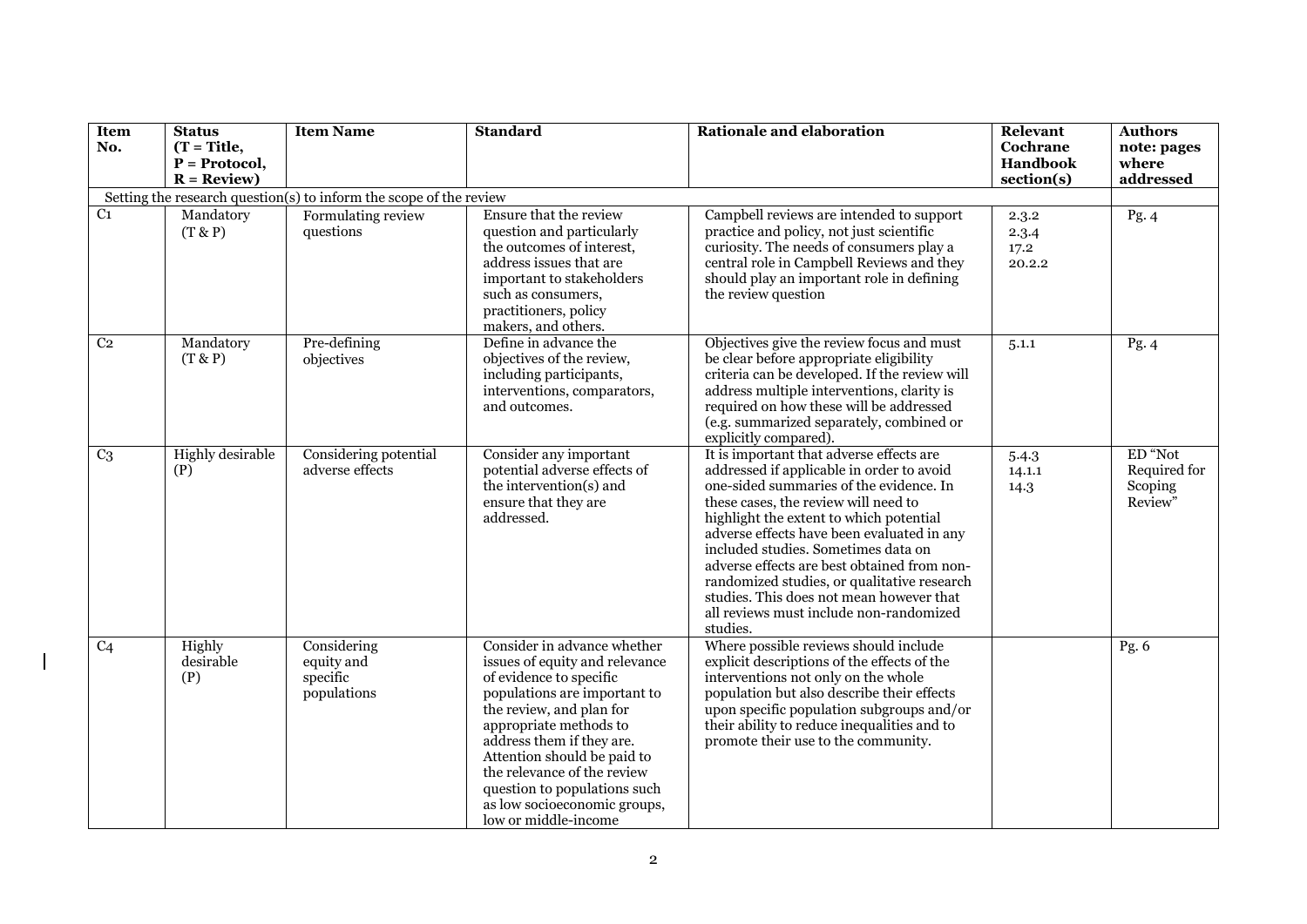|                |                            |                                                                                     | regions, women, children,<br>people with disabilities, and                                                                                     |                                                                                                                                                                                                                                                                                                                                                                                                                                                                                                                                                                                                                                                                                                                                                                    |       |                                               |
|----------------|----------------------------|-------------------------------------------------------------------------------------|------------------------------------------------------------------------------------------------------------------------------------------------|--------------------------------------------------------------------------------------------------------------------------------------------------------------------------------------------------------------------------------------------------------------------------------------------------------------------------------------------------------------------------------------------------------------------------------------------------------------------------------------------------------------------------------------------------------------------------------------------------------------------------------------------------------------------------------------------------------------------------------------------------------------------|-------|-----------------------------------------------|
|                |                            |                                                                                     | older people.                                                                                                                                  |                                                                                                                                                                                                                                                                                                                                                                                                                                                                                                                                                                                                                                                                                                                                                                    |       |                                               |
|                |                            | Setting eligibility criteria for including studies in the review                    |                                                                                                                                                |                                                                                                                                                                                                                                                                                                                                                                                                                                                                                                                                                                                                                                                                                                                                                                    |       |                                               |
| C <sub>5</sub> | Mandatory<br>(P)           | Pre-defining<br>unambiguous<br>criteria for<br>participants                         | Define in advance the<br>eligibility criteria for<br>participants in the studies.                                                              | Pre-defined, unambiguous eligibility<br>criteria are a fundamental pre-requisite for<br>a systematic review. The criteria for<br>considering types of people included in<br>studies in a review should be sufficiently<br>broad to encompass the likely diversity of<br>studies, but sufficiently narrow to ensure<br>that a meaningful answer can be obtained<br>when studies are considered in aggregate.<br>Considerations when specifying<br>participants include setting, age, identifying<br>personal characteristics, demographic<br>factors, and other factors that differentiate<br>the participants. Any restrictions to study<br>populations must be based on a sound<br>rationale, since it is important that<br>Campbell reviews are widely relevant. | 5.2   | Pg. $6$                                       |
| C <sub>6</sub> | Highly<br>desirable<br>(P) | Pre-defining a strategy<br>for studies with a<br>subset of eligible<br>participants | Define in advance how to<br>handle studies in which only<br>a subset of the sample is<br>eligible for inclusion in the<br>review.              | Sometimes a study includes some 'eligible'<br>participants and some 'ineligible'<br>participants, for example when an age cut-<br>off is used in the review's eligibility criteria.<br>In case data from the eligible participants<br>cannot be retrieved, a mechanism for<br>dealing with this situation should be pre-<br>specified.                                                                                                                                                                                                                                                                                                                                                                                                                             | 5.2   | Pg. 6                                         |
| C <sub>7</sub> | Mandatory<br>(P)           | Pre-defining<br>unambiguous criteria<br>for interventions and<br>comparators        | Define in advance the<br>eligible interventions and<br>the interventions against<br>which these can be<br>compared in the included<br>studies. | Pre-defined, unambiguous eligibility<br>criteria are a fundamental pre-requisite for<br>a systematic review. Specification of<br>comparator interventions requires<br>particular clarity, including the extent to<br>which the experimental interventions are<br>compared with a control or comparison<br>conditions with matched or similar<br>participants. Any restrictions on<br>interventions and comparators, such as<br>regarding delivery, dose, duration,<br>intensity, co-interventions, and features of<br>complex interventions should also be pre-<br>defined and explained.                                                                                                                                                                          | 5.3   | ED "Not<br>Required for<br>Scoping<br>Review" |
| C8             | Mandatory<br>(P & R)       | Clarifying role of<br>outcomes                                                      | Clarify in advance whether<br>outcomes listed under<br>'Criteria for Inclusion and                                                             | Outcome measures need not always form<br>part of the criteria for including studies in<br>a review. However, some reviews do                                                                                                                                                                                                                                                                                                                                                                                                                                                                                                                                                                                                                                       | 5.1.2 | Pg.7                                          |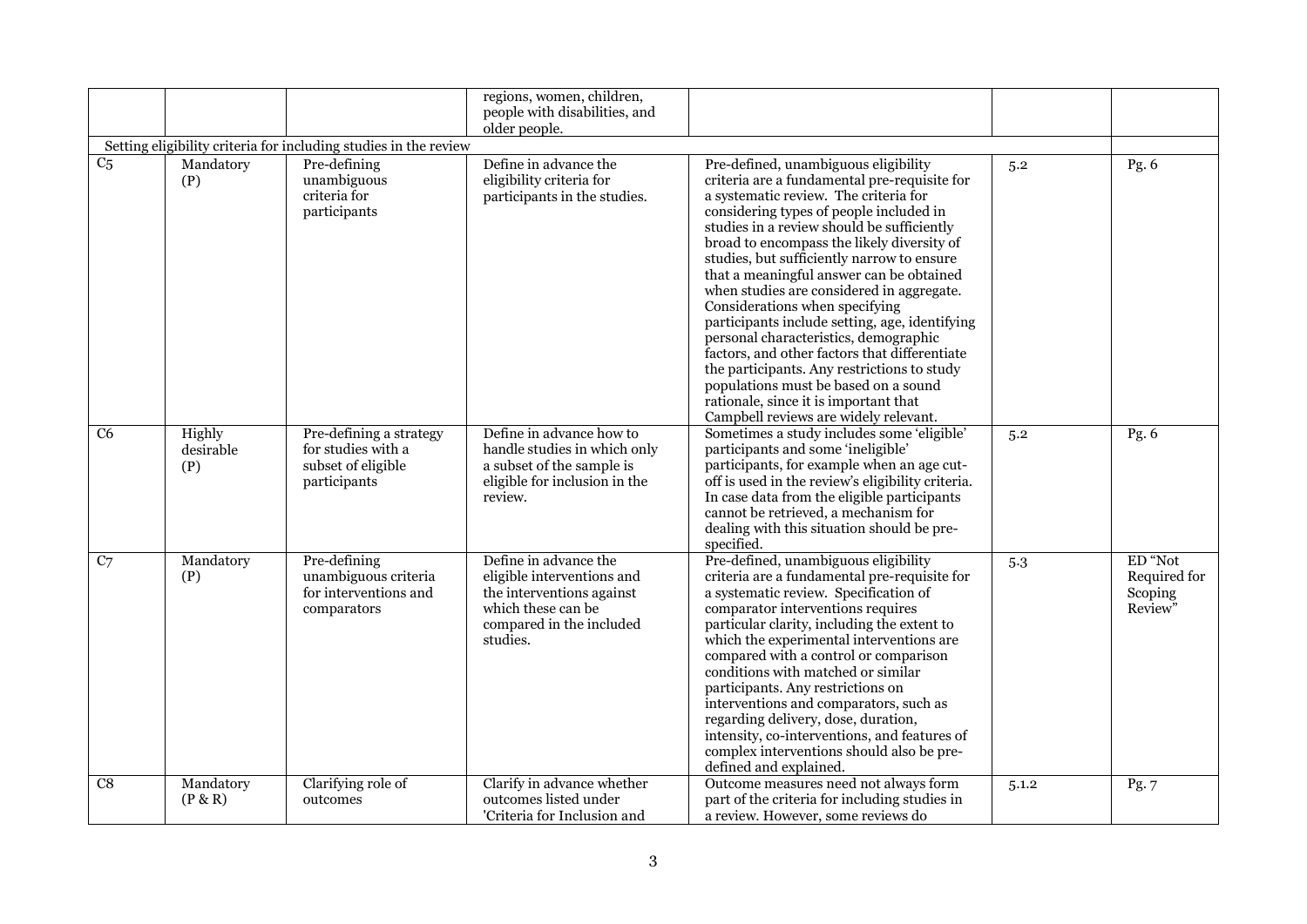|                 |                                                    |                                       | Exclusion of Studies in the<br>Review' are used as criteria<br>for including studies (rather<br>than as a list of the outcomes<br>of interest within whichever<br>studies are included).                                                                                                                                                                                               | legitimately restrict eligibility to specific<br>outcomes. For example, the same<br>intervention may be studied in the same<br>population for different purposes (e.g.<br>reading interventions); or a review may<br>address specifically the adverse effects of<br>an intervention used for several<br>conditions. If authors do exclude studies<br>on the basis of outcomes, care should be<br>taken to ascertain that relevant outcomes<br>are not available because they have not<br>been measured rather than simply not<br>reported.                                                                         |                    |         |
|-----------------|----------------------------------------------------|---------------------------------------|----------------------------------------------------------------------------------------------------------------------------------------------------------------------------------------------------------------------------------------------------------------------------------------------------------------------------------------------------------------------------------------|--------------------------------------------------------------------------------------------------------------------------------------------------------------------------------------------------------------------------------------------------------------------------------------------------------------------------------------------------------------------------------------------------------------------------------------------------------------------------------------------------------------------------------------------------------------------------------------------------------------------|--------------------|---------|
| C <sub>9</sub>  | Mandatory<br>(P)                                   | Pre-defining study<br>designs         | Define in advance the<br>eligibility criteria for study<br>designs in a clear and<br>unambiguous way, with a<br>focus on features of a<br>study's design rather than<br>design labels. For reviews<br>with multiple objectives,<br>specify whether study<br>design inclusion criteria are<br>common across all<br>questions, or identified<br>separately for each type of<br>question. | Pre-defined, unambiguous eligibility<br>criteria are a fundamental pre-requisite<br>for a systematic review. This is<br>particularly important when non-<br>randomized (e.g., quasi-experimental or<br>observational) studies are considered.<br>Some labels commonly used to define<br>study designs can be ambiguous. For<br>example a "double blind" study may not<br>make it clear who is blind; a "case<br>control" study may be nested within a<br>cohort, or be undertaken in a cross-<br>sectional manner; or a "prospective"<br>study may have only some features<br>defined or undertaken prospectively. | 5.5<br>13.2.2      | Pg. $5$ |
| C <sub>10</sub> | Mandatory<br>(P,<br>effectiveness<br>reviews only) | Including randomized<br>trials        | Include randomized trials as<br>eligible for inclusion in the<br>review, if they are feasible and<br>available for the<br>interventions, outcomes, and<br>populations of interest.                                                                                                                                                                                                     | Randomized trials are the best study design<br>for evaluating the efficacy of many<br>interventions. If they are feasible for<br>evaluating questions that are being<br>addressed by the review, they must be<br>considered eligible for the review. However,<br>appropriate exclusion criteria may be put in<br>place, for example regarding length of<br>follow-up.                                                                                                                                                                                                                                              | 5.5<br>13.1.3      | Pg. 5   |
| $C_{11}$        | Mandatory<br>(P)                                   | Justifying choice of<br>study designs | Justify the choice of eligible<br>study designs.                                                                                                                                                                                                                                                                                                                                       | The particular study designs included<br>should be justified with regard to<br>appropriateness to the review question<br>and with regard to potential for bias. It<br>might be difficult to address some<br>interventions or some outcomes in<br>randomized trials. Authors should be able<br>to justify why they have chosen either to                                                                                                                                                                                                                                                                            | 13.1.2<br>13.2.1.3 | Pg. 5   |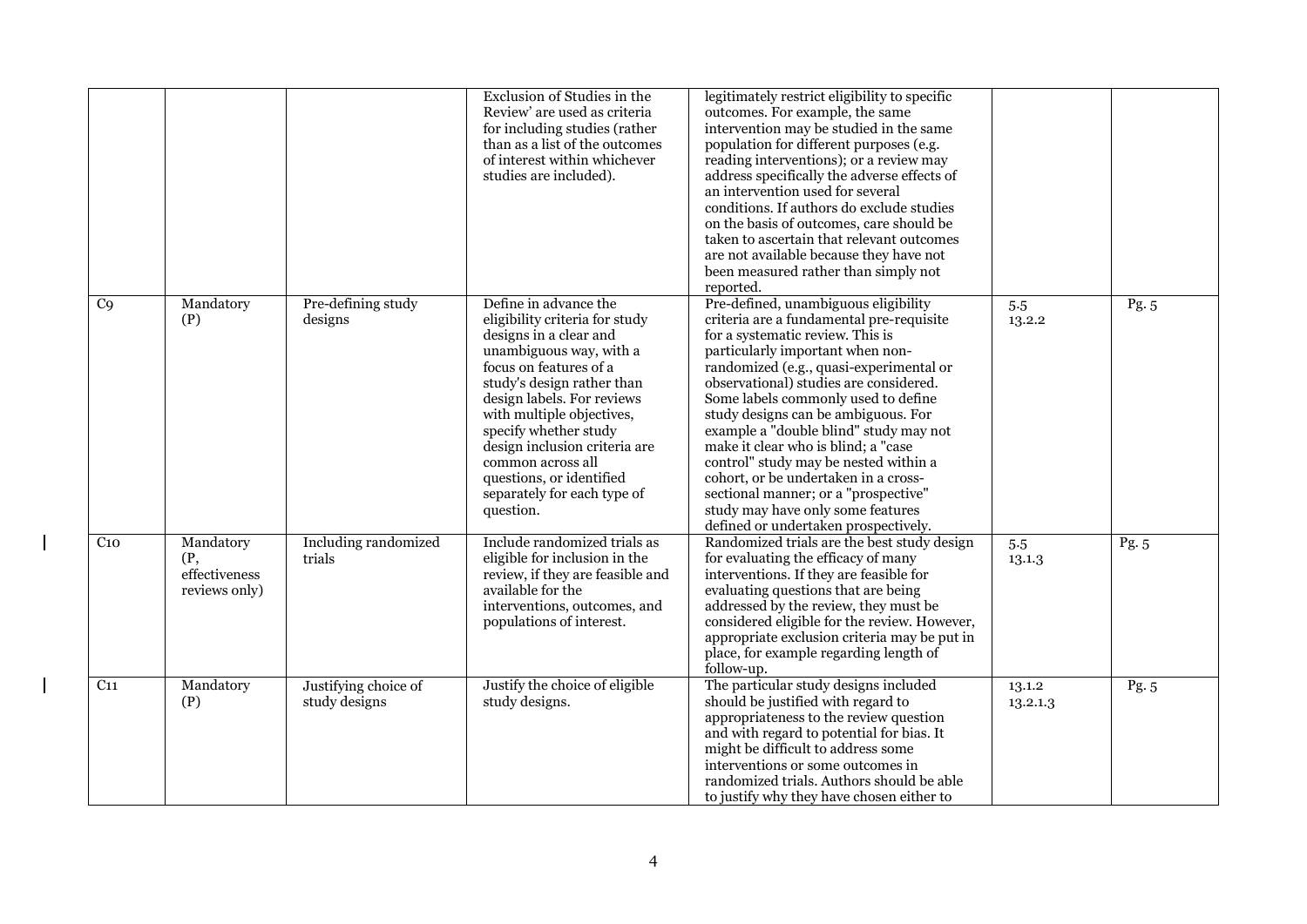|                 |                            |                                                                       |                                                                                                                                                                                                                                                                                           | restrict the review to randomized trials or<br>to include non-randomized studies.                                                                                                                                                                                                                                                                                                                                                                                                                                                                                                                                                                                                                                                       |                 |                            |
|-----------------|----------------------------|-----------------------------------------------------------------------|-------------------------------------------------------------------------------------------------------------------------------------------------------------------------------------------------------------------------------------------------------------------------------------------|-----------------------------------------------------------------------------------------------------------------------------------------------------------------------------------------------------------------------------------------------------------------------------------------------------------------------------------------------------------------------------------------------------------------------------------------------------------------------------------------------------------------------------------------------------------------------------------------------------------------------------------------------------------------------------------------------------------------------------------------|-----------------|----------------------------|
| C <sub>12</sub> | Mandatory<br>(P & R)       | Including studies<br>regardless of<br>publication status              | Include studies irrespective<br>of their publication status,<br>and their electronic<br>availability.                                                                                                                                                                                     | Obtaining and including data<br>from<br>unpublished studies (including<br>grey<br>literature) can reduce the effects of<br>publication bias.                                                                                                                                                                                                                                                                                                                                                                                                                                                                                                                                                                                            | 6.2.3<br>10.3.2 | $\overline{Pg. 5}$         |
| C <sub>13</sub> | Mandatory<br>(R)           | Changing eligibility<br>criteria                                      | Justify any changes to<br>eligibility criteria or outcomes<br>studied. In particular, post<br>hoc decisions about inclusion<br>or exclusion of studies should<br>keep faith with the objectives<br>of the review rather than with<br>arbitrary rules.                                     | Following pre specified eligibility criteria<br>is a fundamental attribute of a systematic<br>review. However unanticipated issues may<br>arise. Review authors should make<br>sensible post hoc decisions about<br>exclusion of studies, and these should be<br>documented in the review, possibly<br>accompanied by sensitivity analyses.<br>Changes to the protocol must not be based<br>on findings of the studies or the synthesis,<br>as this can introduce bias.                                                                                                                                                                                                                                                                 | 5.2<br>5.7      | $N/A$ at<br>Protocol Phase |
|                 |                            | Selecting outcomes to be addressed for studies included in the review |                                                                                                                                                                                                                                                                                           |                                                                                                                                                                                                                                                                                                                                                                                                                                                                                                                                                                                                                                                                                                                                         |                 |                            |
| C <sub>14</sub> | Mandatory<br>(P)           | Pre-defining<br>outcomes                                              | Define in advance which<br>outcomes are primary<br>outcomes and which are<br>secondary outcomes.                                                                                                                                                                                          | Pre-definition of outcome reduces the risk<br>of selective outcome reporting. The<br>primary outcomes should be as few as<br>possible (ideally no more than three). It is<br>expected that the review should be able to<br>synthesize these outcomes if eligible<br>studies are identified, and that the<br>conclusions of the review will be based in<br>large part on the effect of the interventions<br>on these outcomes.                                                                                                                                                                                                                                                                                                           | 5.4.2           | Pg.7                       |
| $C_{15}$        | Highly<br>desirable<br>(P) | Choosing<br>outcomes                                                  | Keep the total number of<br>outcomes selected for<br>inclusion in the review as<br>small as possible. Choose<br>outcomes that are relevant to<br>stakeholders such as<br>consumers, practitioners, and<br>policy makers. Consider the<br>importance of resource use<br>and cost outcomes. | Campbell reviews are intended to support<br>practice and policy, and should address<br>outcomes that are important to consumers.<br>These should be specified at protocol<br>stage. Where they are available,<br>established sets of core outcomes should<br>be used. Participant-reported outcomes<br>should be included where possible. It is<br>also important to judge whether evidence<br>on resource use and costs might be an<br>important component of decisions to adopt<br>the intervention or alternative<br>management strategies around the world.<br>Large numbers of outcomes, while<br>sometimes necessary, can make reviews<br>unfocused, unmanageable for the user, and<br>prone to selective outcome reporting bias. | 5.4.2           | Pg. 7                      |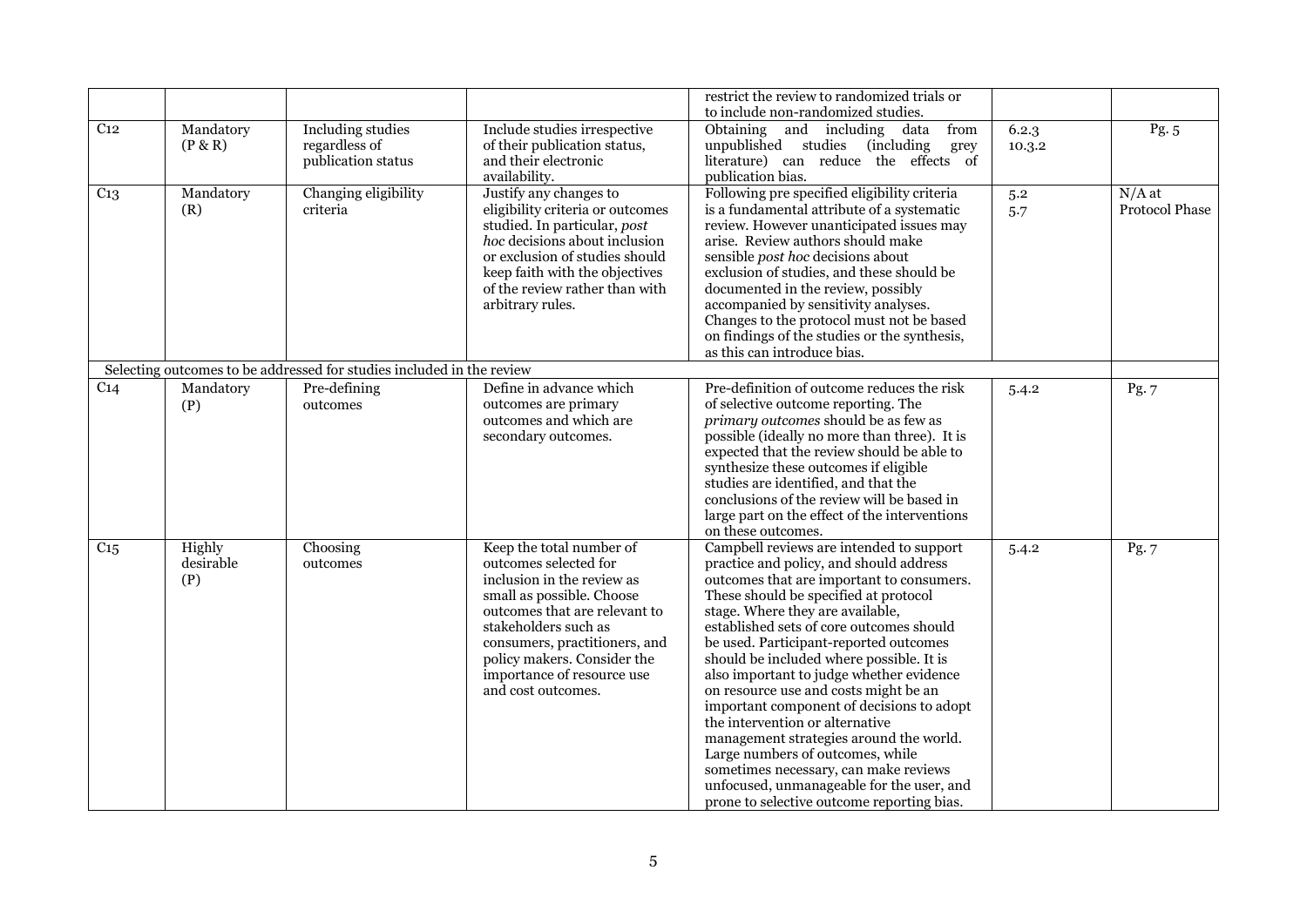| $\overline{C16}$ | Highly<br>desirable<br>(P)                    | Pre-defining outcome<br>details                                | Define in advance<br>details of what are<br>acceptable outcome<br>measures (e.g., test<br>scores conditions,<br>characteristics, scales,<br>composite outcomes).                                                                                                                                       | Having decided what outcomes are of<br>interest to the review, authors should<br>clarify acceptable ways in which these<br>outcomes can be measured.                                                                                                                                                                                                                                                                                                                                                                                                                                                                                                                                                                   | 5.4.1      | Pg. 7                                         |
|------------------|-----------------------------------------------|----------------------------------------------------------------|--------------------------------------------------------------------------------------------------------------------------------------------------------------------------------------------------------------------------------------------------------------------------------------------------------|------------------------------------------------------------------------------------------------------------------------------------------------------------------------------------------------------------------------------------------------------------------------------------------------------------------------------------------------------------------------------------------------------------------------------------------------------------------------------------------------------------------------------------------------------------------------------------------------------------------------------------------------------------------------------------------------------------------------|------------|-----------------------------------------------|
| C <sub>17</sub>  | Highly<br>desirable<br>(P)                    | Pre-defining choices<br>from multiple outcome<br>$\,$ measures | Define in advance how<br>outcome measures will be<br>selected at the coding stage<br>when there are several<br>possible measures (e.g.<br>multiple definitions,<br>assessors, or scales) or at the<br>analysis stage if multiple<br>effect sizes are coded per<br>outcome construct.                   | Pre-specification guards against selective<br>outcome reporting or selective analysis,<br>and allows users to confirm that choices<br>were not overly influenced by the results.<br>A pre-defined hierarchy of outcome<br>measures may be helpful. It may however<br>be difficult to pre- define outcome<br>measures for adverse effects. A rationale<br>should be provided for the choice of all<br>outcome measures (including adverse<br>effects).                                                                                                                                                                                                                                                                  | 5.4.1      | Pg.7                                          |
| C <sub>18</sub>  | Highly<br>desirable<br>(P)                    | Pre-defining time<br>points of interest                        | Define in advance how<br>differences in the timing<br>of outcome measurement<br>will be handled in the<br>review.                                                                                                                                                                                      | Pre-specification guards against selective<br>outcome reporting or selective analysis, and<br>allows users to confirm that choices were<br>not overly influenced by the results.<br>Authors may consider whether all time<br>frames or only selected time-points will be<br>included in the review. These decisions<br>should be based on outcomes important for<br>making policy or practice decisions. One<br>strategy to make use of the available data<br>could be to group time- points into pre-<br>specified intervals to represent 'short-term',<br>'medium-term', and 'long-term' outcomes<br>and to use information on no more than one<br>from each interval from each study for any<br>particular outcome. | 5.4.1      | ED "Not<br>Required for<br>Scoping<br>Review" |
|                  | Planning the review methods at protocol stage |                                                                |                                                                                                                                                                                                                                                                                                        |                                                                                                                                                                                                                                                                                                                                                                                                                                                                                                                                                                                                                                                                                                                        |            |                                               |
| C <sub>19</sub>  | Mandatory<br>(P)                              | Planning the<br>search                                         | Plan in advance the methods<br>to be used for identifying<br>studies. Design searches to<br>capture as many studies as<br>possible meeting the<br>eligibility criteria, ensuring<br>that relevant time periods<br>and sources are covered and<br>not restricting by language or<br>publication status. | Searches should be motivated directly by<br>the eligibility criteria for the review, and it<br>is important that all types of eligible<br>studies are considered when planning the<br>search. There is a possibility of publication<br>bias and/or language bias (whereby the<br>language of publication is selected in a<br>way that depends on the findings of the<br>study) if searches are restricted by<br>publication status or by language of<br>publication. Removing language                                                                                                                                                                                                                                 | 6.3<br>6.4 | Pg. 10-11                                     |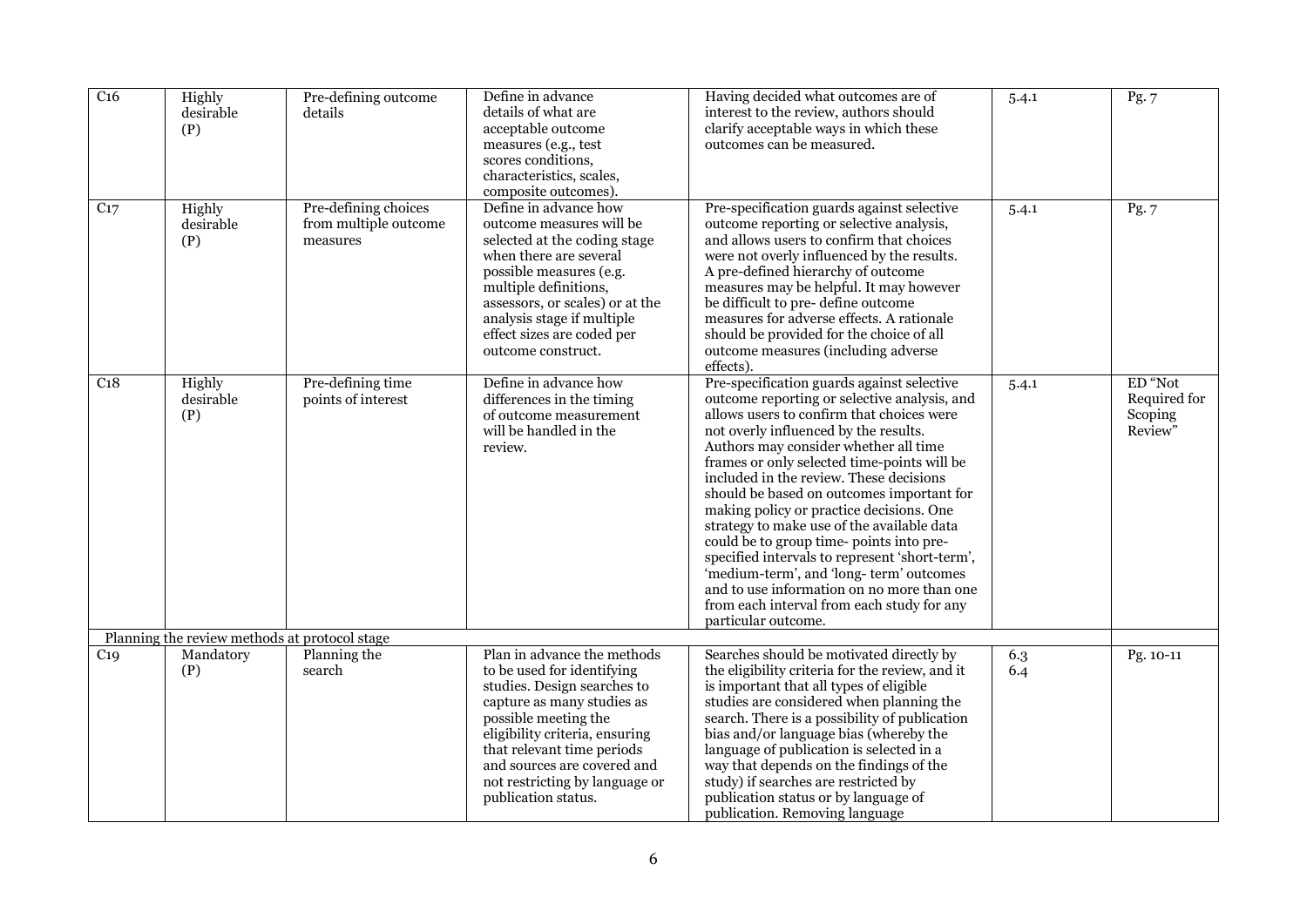|                 |                  |                                                                                        |                                                                                                                                                                                                                                                                                                                                                                                                                                                                                                                                                                                                                           | restrictions in English-language databases<br>is not a good substitute for searching non-<br>English language journals and databases.                                                                                                                                                                                |       |                                               |
|-----------------|------------------|----------------------------------------------------------------------------------------|---------------------------------------------------------------------------------------------------------------------------------------------------------------------------------------------------------------------------------------------------------------------------------------------------------------------------------------------------------------------------------------------------------------------------------------------------------------------------------------------------------------------------------------------------------------------------------------------------------------------------|----------------------------------------------------------------------------------------------------------------------------------------------------------------------------------------------------------------------------------------------------------------------------------------------------------------------|-------|-----------------------------------------------|
| C <sub>20</sub> | Mandatory<br>(P) | Planning the<br>assessment of risk of<br>bias/study quality in<br>the included studies | Plan in advance the methods<br>to be used for assessing risk of<br>bias/study quality in included<br>studies, including the tool(s)<br>or codes to be used, how the<br>tool(s) or codes will be<br>implemented, and the criteria<br>used to assign studies to risk<br>of bias or quality categories<br>(at outcome- and/or study-<br>level), for example, low risk,<br>high risk, and unclear risk of<br>bias; low quality or high<br>quality.                                                                                                                                                                            | Pre-defining the methods and criteria for<br>assessing risk of bias/study quality is<br>important because analysis or<br>interpretation of the review findings may<br>be affected by the judgments made during<br>this process. For randomized trials, the<br>Cochrane risk of bias tool is a<br>recommended option. | 8.3   | ED "Not<br>Required for<br>Scoping<br>Review" |
| 21              | Mandatory<br>(P) | Planning the<br>synthesis of<br>results                                                | Plan in advance the methods<br>to be used to synthesize the<br>results of the included<br>studies, including whether a<br>quantitative synthesis is<br>planned, how heterogeneity<br>will be assessed, choice of<br>effect measure (e.g.,<br>standardized mean<br>difference, odds ratio, risk<br>ratio), and methods for meta-<br>analysis (e.g. inverse variance<br>or Mantel Haenszel, fixed-<br>effect or random- effects<br>model). If a quantitative<br>synthesis is not planned, or if<br>it is not possible, plan the<br>specific methods to<br>narratively synthesize the<br>results of the included<br>studies. | Pre-defining the synthesis methods,<br>particularly the statistical methods, is<br>important because analysis or<br>interpretation of the review findings may<br>be affected by the judgments made during<br>this process.                                                                                           | 9.1.2 | ED "Not<br>Required for<br>Scoping<br>Review" |
| C <sub>22</sub> | Mandatory<br>(P) | Planning<br>$\,$ moderator<br>analyses                                                 | Pre-define potential effect<br>modifiers for moderator<br>analyses (e.g. subgroup<br>analyses or meta-regression<br>analyses) at the protocol<br>stage; restrict these in<br>number; and provide<br>rationale for each.                                                                                                                                                                                                                                                                                                                                                                                                   | Pre-specification reduces the risk<br>that large numbers of undirected<br>moderator analyses lead to spurious<br>explanations of heterogeneity                                                                                                                                                                       | 9.6.5 | ED "Not<br>Required for<br>Scoping<br>Review" |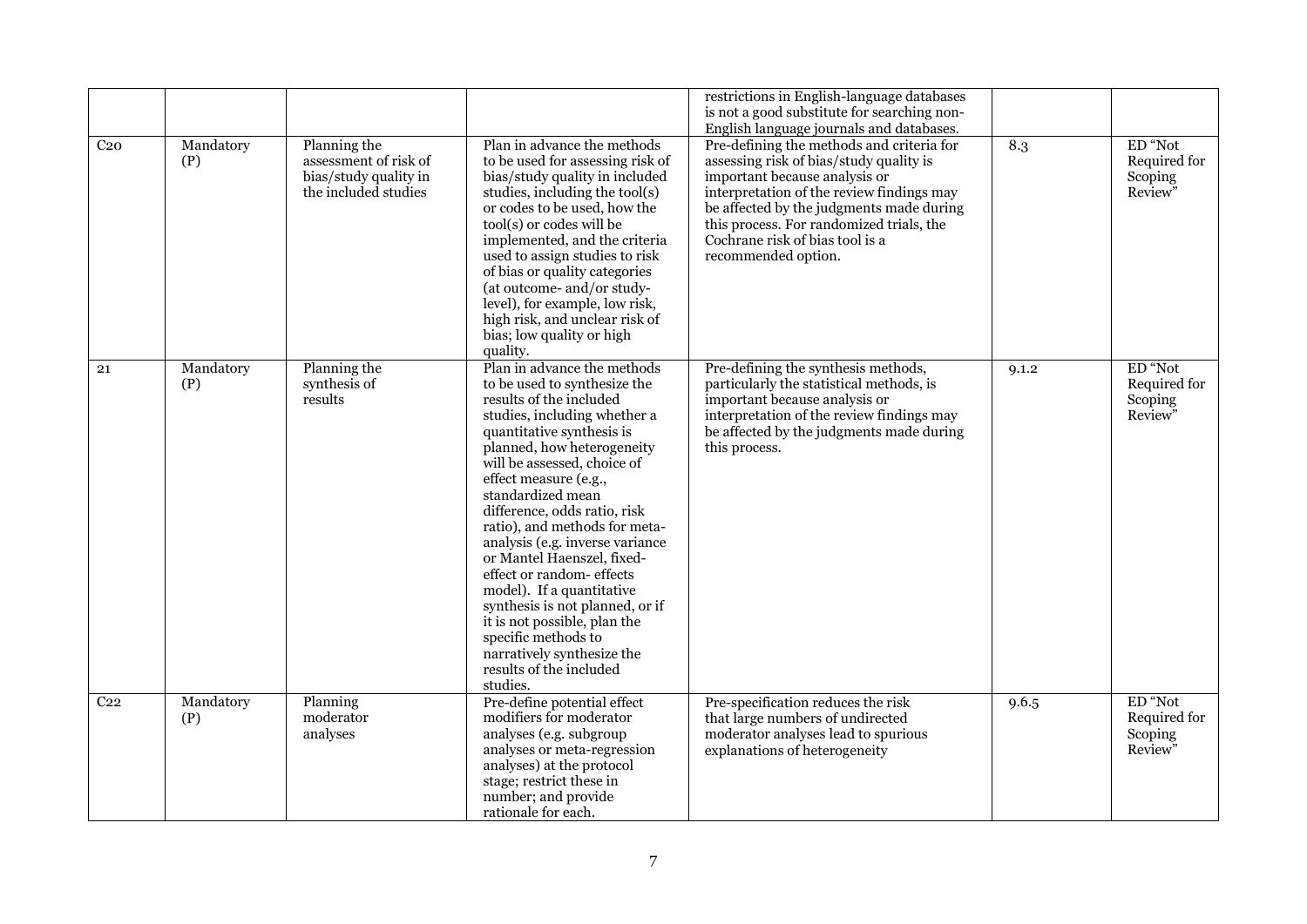| C <sub>23</sub> | Optional<br>(P)            | Planning a 'Summary of<br>findings' table             | If a formal 'Summary of<br>findings' table is anticipated,<br>specify which outcomes will<br>be included, and which<br>comparisons and subgroups<br>will be covered (if<br>appropriate). | The 'Summary of findings table' offers a<br>specific approach to summarizing the<br>findings of a systematic review of<br>intervention effects. Its use is not<br>mandatory or recommended in Campbell<br>Reviews of intervention effects but is<br>highly desirable if the review is co-<br>registered with a Cochrane group.<br>Methods for 'Summary of findings' tables<br>should be pre-defined, particularly with<br>regard to choice of outcomes, to guard<br>against selective presentation of results<br>in the review.<br>If included, the table should include the<br>essential outcomes for decision making<br>(typically up to seven), which should<br>generally not include surrogate or interim<br>outcomes. These outcomes should not be<br>chosen on the basis of any anticipated or<br>observed magnitude of effect, or because<br>they are likely to have been addressed in the<br>studies to be reviewed. Outcome-level<br>summary risk of bias judgments made using<br>the Cochrane Risk of Bias tool feed directly<br>into the 'Study limitations' column of a<br>formal 'Summary of findings table'.<br>Therefore, authors planning a formal<br>'Summary of findings table' should plan to<br>use the Cochrane Risk of Bias tool in their<br>assessments of risk of bias. | 11.5                        | ED "Not<br>Required for<br>Scoping<br>Review" |
|-----------------|----------------------------|-------------------------------------------------------|------------------------------------------------------------------------------------------------------------------------------------------------------------------------------------------|-------------------------------------------------------------------------------------------------------------------------------------------------------------------------------------------------------------------------------------------------------------------------------------------------------------------------------------------------------------------------------------------------------------------------------------------------------------------------------------------------------------------------------------------------------------------------------------------------------------------------------------------------------------------------------------------------------------------------------------------------------------------------------------------------------------------------------------------------------------------------------------------------------------------------------------------------------------------------------------------------------------------------------------------------------------------------------------------------------------------------------------------------------------------------------------------------------------------------------------------------------------------------------------------------|-----------------------------|-----------------------------------------------|
| C <sub>24</sub> | Mandatory<br>(P)           | Planning the search                                   | Refer to "Searching for<br>Studies", the Campbell<br>information retrieval guide,<br>to ensure that all relevant<br>databases have been<br>properly searched.                            | Searches for studies should be as extensive<br>as possible to reduce the risk of publication<br>bias and to identify as much relevant<br>evidence as possible. There is no minimum<br>set of databases to search, but reviewers<br>should consider consulting with a research<br>retrieval specialist to avoid unnecessary<br>duplication of effort.                                                                                                                                                                                                                                                                                                                                                                                                                                                                                                                                                                                                                                                                                                                                                                                                                                                                                                                                            | 6.2.1.1<br>6.3.3            | Pg. 10-11                                     |
| C <sub>25</sub> | Highly<br>desirable<br>(P) | Searching<br>specialist<br>bibliographic<br>databases | Search appropriate<br>national, regional, and<br>subject specific<br>bibliographic databases.                                                                                            | Searches for studies should be as<br>extensive as possible to reduce the risk of<br>publication bias and to identify as much<br>relevant evidence as possible. Databases<br>relevant to the review topic should be<br>covered (e.g., ERIC for educational<br>interventions, PsycINFO for psychological                                                                                                                                                                                                                                                                                                                                                                                                                                                                                                                                                                                                                                                                                                                                                                                                                                                                                                                                                                                          | 6.2.1.4<br>6.2.1.5<br>6.4.1 | Pg. 10-11                                     |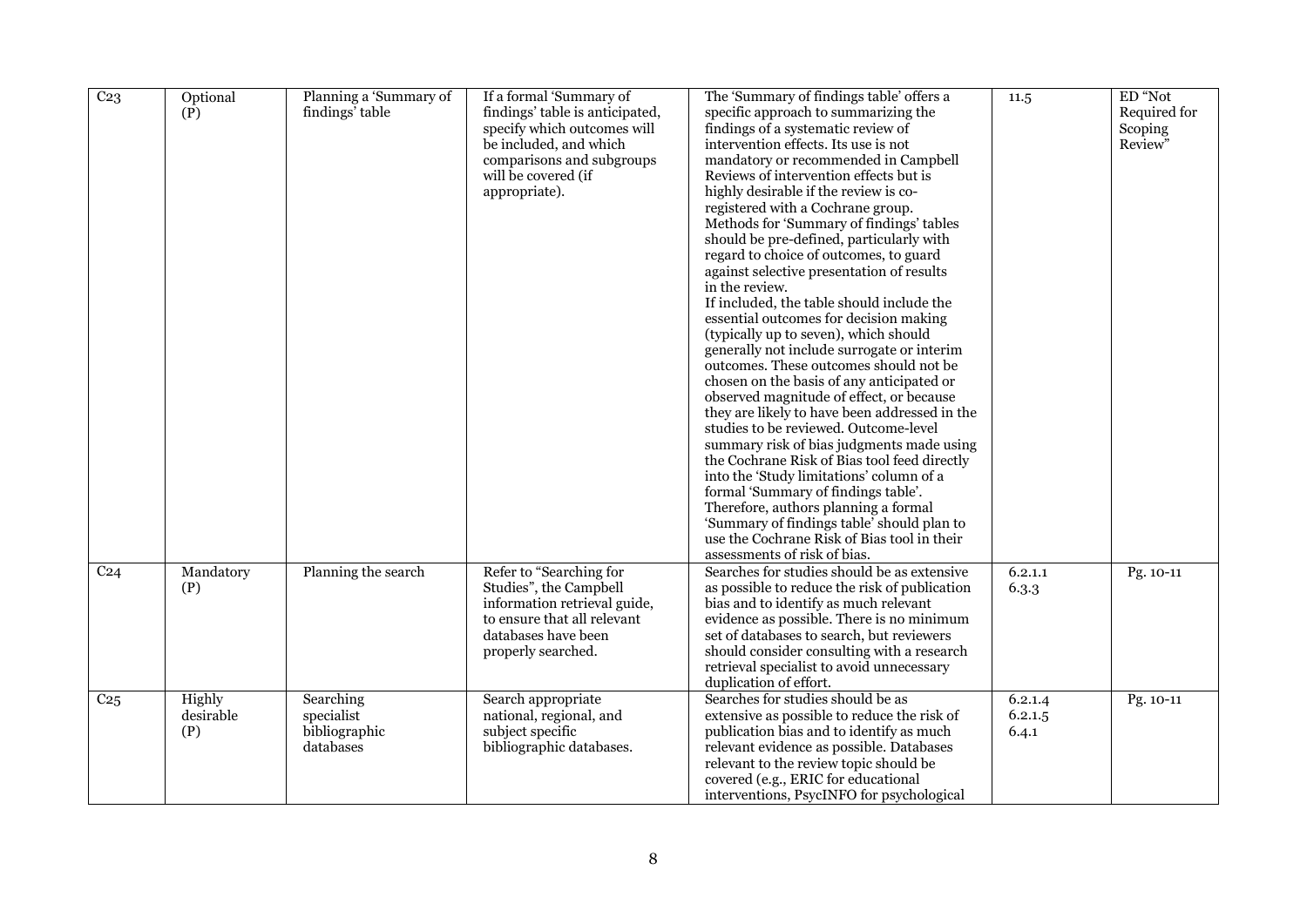|                 |                                     |                                                                      |                                                                                                                                                                                                                                                                                              | interventions), and regional databases<br>(e.g. LILACS) should be considered.                                                                                                                                                                                                                                                                                                                                                              |                                  |                                               |
|-----------------|-------------------------------------|----------------------------------------------------------------------|----------------------------------------------------------------------------------------------------------------------------------------------------------------------------------------------------------------------------------------------------------------------------------------------|--------------------------------------------------------------------------------------------------------------------------------------------------------------------------------------------------------------------------------------------------------------------------------------------------------------------------------------------------------------------------------------------------------------------------------------------|----------------------------------|-----------------------------------------------|
| C <sub>26</sub> | Mandatory (if<br>applicable)<br>(P) | Searching for different<br>types of evidence                         | If the review has specific<br>eligibility criteria around<br>study design to address<br>adverse effects, economic<br>issues, or qualitative<br>research questions,<br>undertake searches to<br>address them.                                                                                 | Sometimes different searches will be<br>conducted for different types of evidence,<br>such as for non-randomized studies for<br>addressing adverse effects, or for economic<br>evaluation studies.                                                                                                                                                                                                                                         | 13.3<br>14.5<br>15.3<br>20.3.2.1 | ED "Not<br>Required for<br>Scoping<br>Review" |
| C27             | Mandatory (if<br>applicable)<br>(P) | Searching trials registers                                           | When relevant, search trials<br>registers and repositories of<br>results, where relevant to<br>the topic through<br>ClinicalTrials.gov,<br>metaREGISTER, the WHO<br><b>International Clinical Trials</b><br><b>Registry Platform (ICTRP)</b><br>portal, and other sources as<br>appropriate. | When relevant, searches for studies should<br>be as extensive as possible to reduce the<br>risk of publication bias and to identify as<br>much relevant evidence as possible.<br>Although ClinicalTrials.gov is included as<br>one of the registers within the WHO ICTRP<br>portal, it is recommended that both<br>ClinicalTrials.gov and the ICTRP portal are<br>searched separately due to additional<br>features in ClinicalTrials.gov. | 6.2.3.1<br>6.2.3.2<br>6.2.3.3    | ED "Not<br>Required for<br>Scoping<br>Review" |
| C <sub>28</sub> | Mandatory<br>(P)                    | Searching for grey<br>literature                                     | Search relevant grey literature<br>sources such as<br>reports/dissertations/theses<br>databases and databases of<br>conference abstracts.                                                                                                                                                    | Searches for studies should be as extensive as<br>possible to reduce the risk of publication bias<br>and to identify as much relevant evidence as<br>possible.                                                                                                                                                                                                                                                                             | 6.2.1.7<br>6.2.1.8<br>6.2.2      | ED "Not<br>Required for<br>Scoping<br>Review" |
| C <sub>29</sub> | Mandatory<br>(P)                    | Searching within<br>other reviews                                    | Search within previous<br>reviews on the same or<br>similar topic.                                                                                                                                                                                                                           | Searches for studies should be as<br>extensive as possible to reduce the risk of<br>publication bias and to identify as much<br>relevant evidence as possible.                                                                                                                                                                                                                                                                             | 6.2.2.5                          | Pg. 9-10                                      |
| $C_{30}$        | Mandatory<br>(P)                    | Searching reference lists                                            | Check reference lists in<br>included studies and any<br>relevant systematic reviews<br>identified.                                                                                                                                                                                           | Searches for studies should be as extensive as<br>possible to reduce the risk of publication bias<br>and to identify as much relevant evidence as<br>possible.                                                                                                                                                                                                                                                                             | 6.2.2.5                          | Pg. 9-10                                      |
| $C_{31}$        | Highly<br>desirable<br>(P)          | Searching by contacting<br>relevant individuals and<br>organizations | Contact relevant individuals<br>and organizations for<br>information about unpublished<br>or ongoing studies.                                                                                                                                                                                | Searches for studies should be as<br>extensive as possible to reduce the risk of<br>publication bias and to identify as much<br>relevant evidence as possible. It is<br>important to identify ongoing studies, so<br>that when a review is later updated these<br>can be assessed for possible inclusion.                                                                                                                                  | 6.2.3                            | ED "Not<br>Required for<br>Scoping<br>Review" |
| C <sub>32</sub> | Mandatory<br>(R)                    | Structuring search<br>strategies for<br>bibliographic databases      | Inform the structure of search<br>strategies in bibliographic<br>databases around the main<br>concepts of the review, using<br>appropriate elements from<br>PICO and study design. In                                                                                                        | Inappropriate or inadequate search<br>strategies may fail to identify records that are<br>included in bibliographic databases.<br>Expertise may need to be sought, in<br>particular from an Information Retrieval<br>Specialist. The structure of a search strategy                                                                                                                                                                        | 6.4.2<br>6.4.4<br>6.4.7          | $N/A$ at<br>Protocol<br>Phase                 |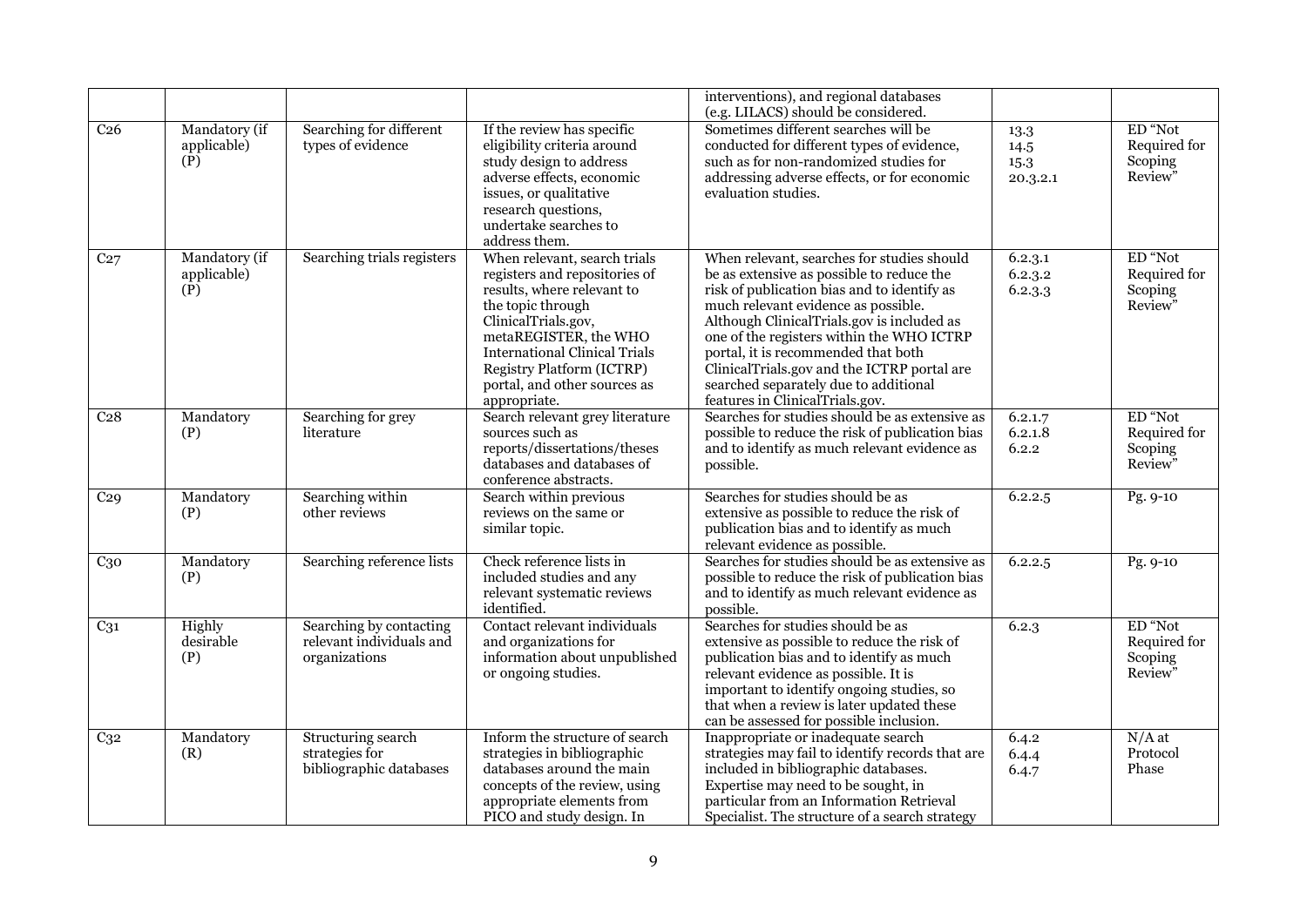|                 |                  |                                                                   | structuring the search,<br>maximize sensitivity whilst<br>striving for reasonable<br>precision. Ensure correct use of<br>the AND and OR operators.                                                                                                                                                          | should be based on the main concepts being<br>examined in a review. In electronic<br>bibliographic databases, a search strategy to<br>identify studies for a Campbell Review will<br>typically have three sets of terms: 1) terms to<br>search for the population of interest; 2)<br>terms to search for the intervention(s)<br>evaluated; and 3) terms to search for the<br>types of study designs to be included. There<br>are exceptions, however.<br>For instance, for reviews of complex<br>interventions, it may be necessary to<br>search only for the population or the<br>intervention. Within each concept, terms<br>are joined together with the Boolean 'OR'<br>operator, and the concepts are combined<br>with the Boolean 'AND' operator. The<br>'NOT' operator should be avoided where<br>possible to avoid the danger of<br>inadvertently removing from the search<br>set records that are relevant.                                               |                         |                               |
|-----------------|------------------|-------------------------------------------------------------------|-------------------------------------------------------------------------------------------------------------------------------------------------------------------------------------------------------------------------------------------------------------------------------------------------------------|--------------------------------------------------------------------------------------------------------------------------------------------------------------------------------------------------------------------------------------------------------------------------------------------------------------------------------------------------------------------------------------------------------------------------------------------------------------------------------------------------------------------------------------------------------------------------------------------------------------------------------------------------------------------------------------------------------------------------------------------------------------------------------------------------------------------------------------------------------------------------------------------------------------------------------------------------------------------|-------------------------|-------------------------------|
| C <sub>33</sub> | Mandatory<br>(R) | Developing search<br>strategies for<br>bibliographic<br>databases | Identify appropriate controlled<br>vocabulary (e.g. MeSH, Emtree,<br>including 'exploded' terms) and<br>free-text terms (considering, for<br>example, spelling variants,<br>synonyms, acronyms,<br>truncation, and proximity<br>operators), and tailor the search<br>strategy to each specific<br>database. | Inappropriate or inadequate search<br>strategies may fail to identify records<br>that are included in bibliographic<br>databases. Search strategies need to be<br>customized for each database. It is<br>important that MeSH terms are<br>'exploded' wherever appropriate, in<br>order not to miss relevant articles. The<br>same principle applies to EMTREE<br>when searching EMBASE and also to a<br>number of other databases. The<br>controlled vocabulary search terms are<br>different for each electronic database,<br>and thus search strategies must be<br>tailored to each database. To be as<br>comprehensive as possible, it is<br>necessary to include a wide range of<br>free-text terms for each of the concepts<br>selected. This might include the use of<br>truncation and wildcards. Developing a<br>search strategy is an iterative process in<br>which the terms that are used are<br>modified, based on what has already<br>been retrieved. | 6.4.5<br>6.4.6<br>6.4.8 | $N/A$ at<br>Protocol<br>Phase |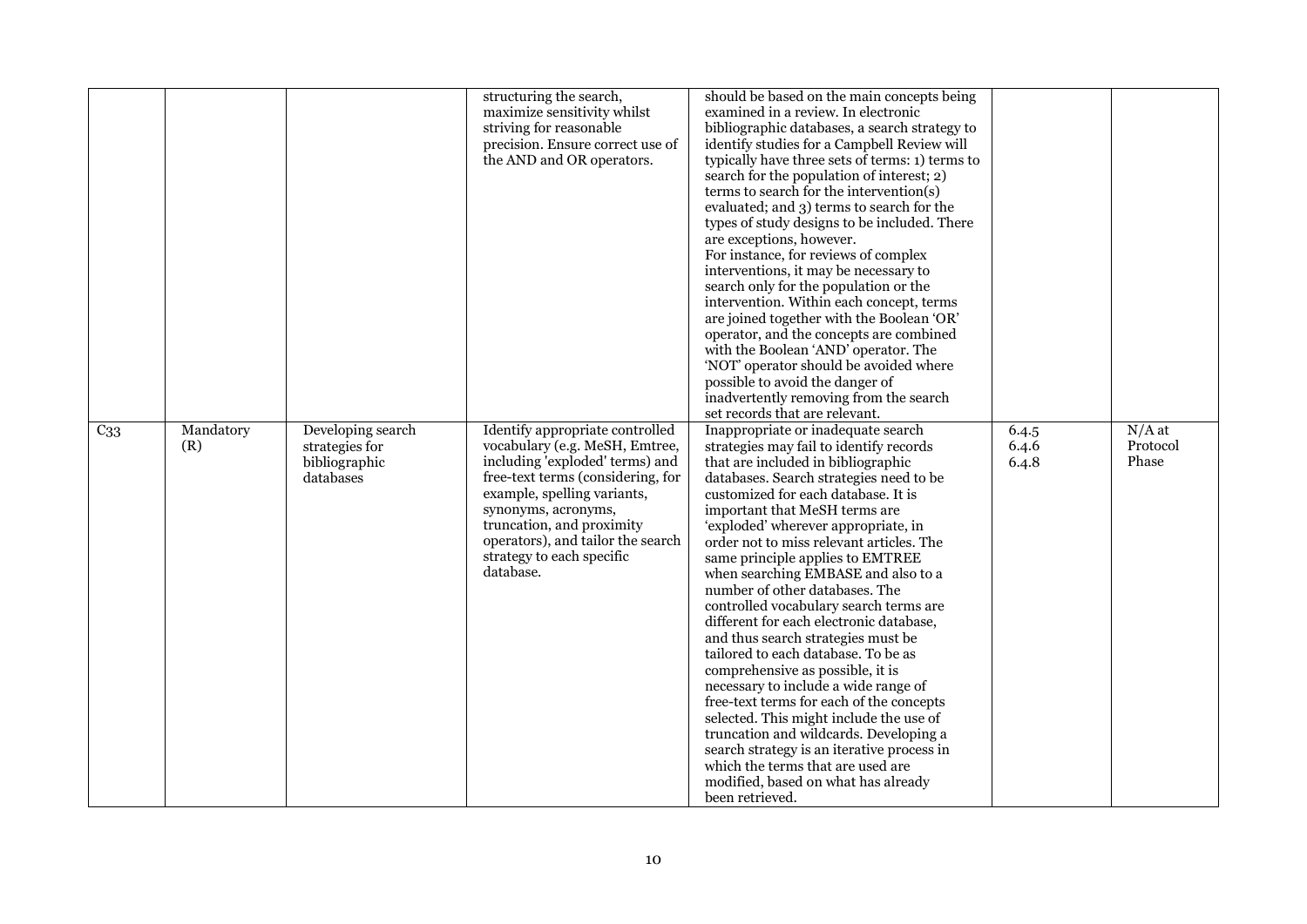| C <sub>34</sub> | Highly<br>desirable<br>(R) | Using search filters                | Use specially designed and<br>tested search filters where<br>appropriate (such as the<br>Cochrane Highly Sensitive<br>Search Strategies for identifying<br>randomized trials in<br>MEDLINE), but do not use<br>filters in pre-filtered databases<br>(e.g. do not use a randomized<br>trial filter in CENTRAL or a<br>systematic review filter in<br>DARE or PROSPERO). | Search filters should be used with<br>caution. They should be assessed not<br>only for the reliability of their<br>development and reported performance<br>but also for their current accuracy,<br>relevance, and effectiveness given the<br>frequent interface and indexing changes<br>affecting databases.                                                                                                                                                                                                                                                                                                                                                                                                                               | 6.4.11<br>6.4.2<br>13.3.1.2<br>14.5.2<br>15.3.1<br>17.5<br>20.3.2.1 | $N/A$ at<br>Protocol<br>Phase |
|-----------------|----------------------------|-------------------------------------|------------------------------------------------------------------------------------------------------------------------------------------------------------------------------------------------------------------------------------------------------------------------------------------------------------------------------------------------------------------------|--------------------------------------------------------------------------------------------------------------------------------------------------------------------------------------------------------------------------------------------------------------------------------------------------------------------------------------------------------------------------------------------------------------------------------------------------------------------------------------------------------------------------------------------------------------------------------------------------------------------------------------------------------------------------------------------------------------------------------------------|---------------------------------------------------------------------|-------------------------------|
| C <sub>35</sub> | Mandatory<br>(P & R)       | Restricting<br>database<br>searches | Justify the use of any<br>restrictions in the search<br>strategy on publication<br>date, publication format,<br>or language.                                                                                                                                                                                                                                           | Date restrictions in the search should<br>only be used when there are date<br>restrictions in the eligibility criteria for<br>studies. They should be applied only if it<br>is known that relevant studies could only<br>have been reported during a specific time<br>period, for example if the intervention<br>was only available after a certain time<br>point. Searches for updates to reviews<br>might naturally be restricted by date of<br>entry into the database (rather than date<br>of publication) to avoid duplication of<br>effort. Publication format restrictions<br>(e.g. exclusion of letters) should generally<br>not be used in Campbell reviews, since<br>any information about an eligible study<br>may be of value. | 6.4.9                                                               | Pg. 26-28                     |
| C <sub>36</sub> | Mandatory<br>(R)           | Documenting the search<br>process   | Document the search process in<br>enough detail to ensure that it<br>can be reported correctly in the<br>review/ update. Include the<br>month and year the search<br>began and ended for future<br>replicability.                                                                                                                                                      | The search process (including the sources<br>searched, when, by whom, and using what<br>terms) needs to be documented in enough<br>detail throughout the process to ensure that<br>it can be reported correctly in the review, to<br>the extent that all the searches of all the<br>databases are reproducible.                                                                                                                                                                                                                                                                                                                                                                                                                            | 6.6.1                                                               | $N/A$ at<br>Protocol<br>Phase |
| $C_{37}$        | Highly<br>desirable<br>(R) | Rerunning searches                  | Rerun or update searches for all<br>relevant databases within 12<br>months before publication of<br>the review or review update,<br>and screen the results for<br>potentially eligible studies.                                                                                                                                                                        | The published review should be as up to date<br>as possible. The search should be rerun close<br>to publication, if the initial search date is<br>more than 12 months (preferably 6 months)<br>from the intended publication date, and the<br>results screened for potentially eligible<br>studies. Ideally the studies should be fully<br>incorporated. If not, then the potentially<br>eligible studies will need to be reported, at a                                                                                                                                                                                                                                                                                                   |                                                                     | $N/A$ at<br>Protocol<br>Phase |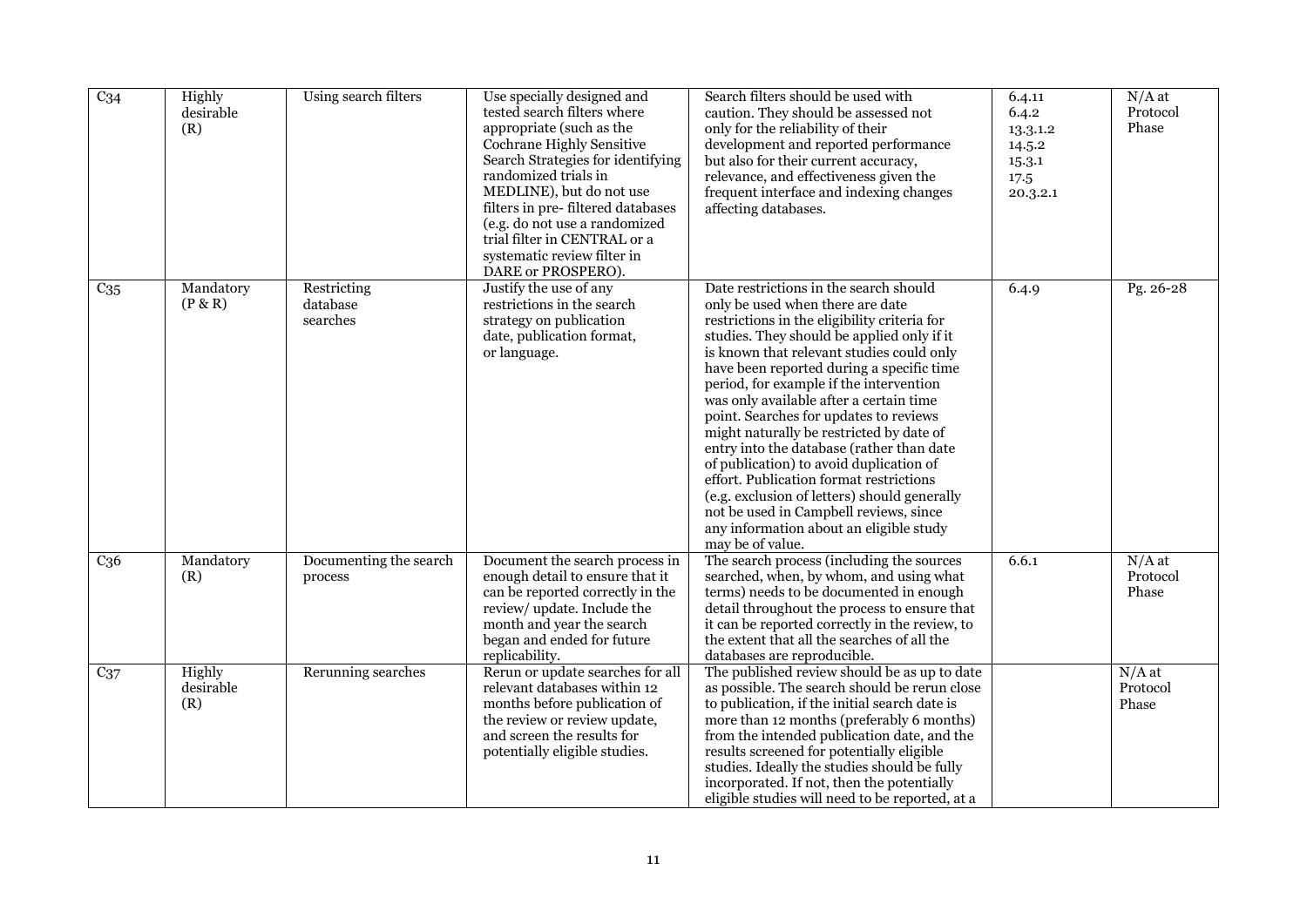|                 |                                   |                                                      |                                                                                                                                                                                                                                                                                                                                                               | minimum as a reference under 'Studies                                                                                                                                                                                                                                                                                                                                                                                                                                                                                                                                                                                                                                                                                                                                                                                                                                                                                   |                       |                                               |
|-----------------|-----------------------------------|------------------------------------------------------|---------------------------------------------------------------------------------------------------------------------------------------------------------------------------------------------------------------------------------------------------------------------------------------------------------------------------------------------------------------|-------------------------------------------------------------------------------------------------------------------------------------------------------------------------------------------------------------------------------------------------------------------------------------------------------------------------------------------------------------------------------------------------------------------------------------------------------------------------------------------------------------------------------------------------------------------------------------------------------------------------------------------------------------------------------------------------------------------------------------------------------------------------------------------------------------------------------------------------------------------------------------------------------------------------|-----------------------|-----------------------------------------------|
| C <sub>38</sub> | Highly<br>desirable<br>(R)        | Incorporating<br>findings from<br>rerun searches     | Incorporate fully any studies<br>identified in the rerun or<br>update of the search within<br>12 months before publication<br>of the review or review<br>update.                                                                                                                                                                                              | awaiting classification' or 'Ongoing studies'.<br>The published review should be as up to<br>date as possible. After the rerun of the<br>search, the decision whether to incorporate<br>any new studies fully into the review will<br>need to be balanced against the delay in<br>publication.                                                                                                                                                                                                                                                                                                                                                                                                                                                                                                                                                                                                                          |                       | $N/A$ at<br>Protocol<br>Phase                 |
|                 | Selecting studies into the review |                                                      |                                                                                                                                                                                                                                                                                                                                                               |                                                                                                                                                                                                                                                                                                                                                                                                                                                                                                                                                                                                                                                                                                                                                                                                                                                                                                                         |                       |                                               |
| C <sub>39</sub> | Highly<br>desirable<br>(P & R)    | Making inclusion<br>decisions in duplicate           | The preferred procedure is for<br>at least two members of the<br>review team to independently<br>screen candidate studies and<br>resolve discrepancies by<br>consensus. Where large<br>numbers of studies are<br>involved, samples of the<br>candidate studies might be<br>drawn and rescreened to<br>estimate the reliability of the<br>inclusion decisions. | Duplicating the study selection process<br>reduces both the risk of making mistakes<br>and the possibility that selection is<br>influenced by a single person's biases.<br>The inclusion decisions should be based<br>on the full texts of potentially eligible<br>studies when possible, usually after an<br>initial screen of titles and abstracts. It is<br>desirable, but not mandatory, that two<br>people undertake this initial screening,<br>working independently.                                                                                                                                                                                                                                                                                                                                                                                                                                             | 7.2.4                 | Pg. 11-12                                     |
| C <sub>40</sub> | Mandatory<br>(P & R)              | <b>Including studies</b><br>without useable data     | Include studies in the review<br>irrespective of whether<br>measured outcome data are<br>reported in a 'usable' way.                                                                                                                                                                                                                                          | Systematic reviews typically should seek to<br>include all relevant participants who have<br>been included in eligible study designs of<br>the relevant interventions and had the<br>outcomes of interest measured. Reviews<br>must not exclude studies solely on the<br>basis of reporting of the outcome data,<br>since this may introduce bias due to<br>selective outcome reporting (i.e., that an<br>effect size is not estimable although the<br>outcome was clearly measured). While<br>such studies cannot be included in meta-<br>analyses, the implications of their omission<br>should be considered. Note that studies<br>may legitimately be excluded because<br>outcomes were not <i>measured</i> .<br>Furthermore, issues may be different for<br>adverse effects outcomes, since the pool of<br>studies may be much larger and it can be<br>difficult to assess whether such outcomes<br>were measured. | 5.4.1                 | ED "Not<br>Required for<br>Scoping<br>Review" |
| C <sub>41</sub> | Mandatory<br>(R)                  | Documenting<br>decisions about<br>records identified | Document the selection<br>process in sufficient detail to<br>complete a PRISMA flow<br>chart and a table of                                                                                                                                                                                                                                                   | A PRISMA flow chart and a table of<br>'Characteristics of excluded studies' will<br>need to be completed in the final review.<br>Decisions should therefore be documented                                                                                                                                                                                                                                                                                                                                                                                                                                                                                                                                                                                                                                                                                                                                               | $6.6.1*$<br>$11.2.1*$ | $N/A$ at<br>Protocol<br>Phase                 |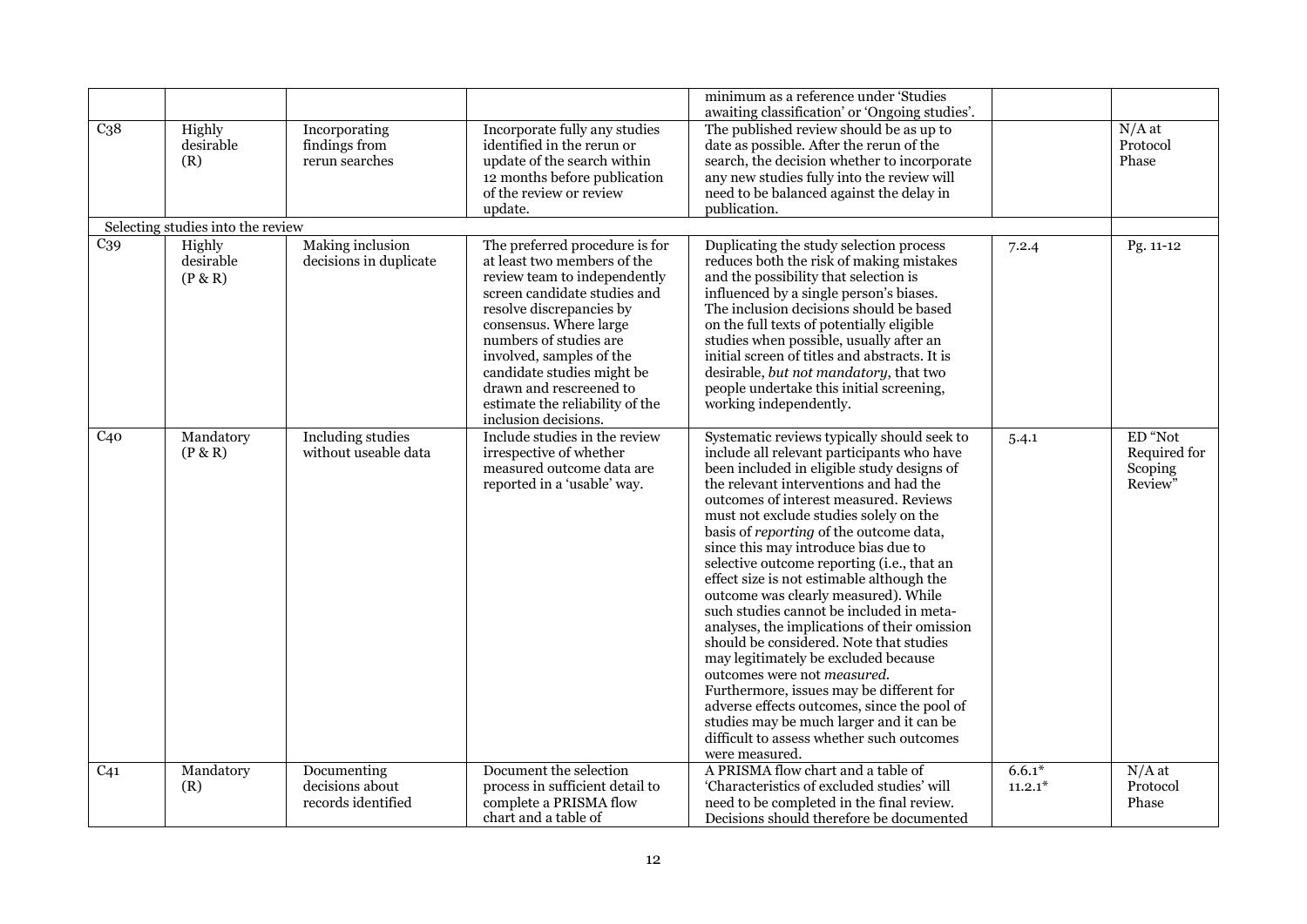|                 |                                |                                                                                | 'Characteristics of excluded<br>studies'.                                                                                              | for all records identified by the search.<br>Numbers of records are sufficient for<br>exclusions based on initial screening of<br>titles and abstracts. Broad categorizations<br>are sufficient for records classed as<br>potentially eligible during an initial screen.<br>Studies listed in the table of 'Characteristics<br>of excluded studies' should be those which a<br>user might reasonably expect to find in the<br>review. At least one explicit reason for their<br>exclusion must be documented. Authors<br>will need to decide for each review when to<br>map records to studies (if multiple records<br>refer to one study). Lists of included and<br>excluded studies must be based on studies<br>rather than records. |                         |                                               |
|-----------------|--------------------------------|--------------------------------------------------------------------------------|----------------------------------------------------------------------------------------------------------------------------------------|----------------------------------------------------------------------------------------------------------------------------------------------------------------------------------------------------------------------------------------------------------------------------------------------------------------------------------------------------------------------------------------------------------------------------------------------------------------------------------------------------------------------------------------------------------------------------------------------------------------------------------------------------------------------------------------------------------------------------------------|-------------------------|-----------------------------------------------|
| C <sub>42</sub> | Mandatory<br>(R)               | Collating multiple<br>reports                                                  | Collate multiple reports of the<br>same study, so that each study<br>rather than each report is the<br>unit of interest in the review. | It is wrong to treat multiple reports of the<br>same study as if they are multiple studies.<br>Secondary reports of a study should not be<br>discarded, however, since they may<br>contain valuable information about the<br>design and conduct. Review authors must<br>choose and justify which report to use as a<br>source for study results.                                                                                                                                                                                                                                                                                                                                                                                       | 7.2.1<br>7.2.2<br>7.6.4 | $N/A$ at<br>Protocol<br>Phase                 |
| C <sub>43</sub> | Mandatory<br>(P & R)           | Using data collection<br>forms                                                 | Use a data collection form,<br>which has been piloted.                                                                                 | Review authors often have different<br>backgrounds and level of systematic review<br>experience. Using a data collection form<br>ensures some consistency in the process of<br>data extraction, and is helpful if comparing<br>data extracted in duplicate. The original<br>data collection forms should be included in<br>the protocol for the review. If the data<br>collection forms are altered during pilot<br>testing, the final data collection forms<br>should be submitted in an appendix with<br>the final review.                                                                                                                                                                                                           | 7.5                     | Pg. 12-17                                     |
| C <sub>44</sub> | Mandatory<br>(R)               | Describing<br>studies                                                          | Collect characteristics of the<br>included studies in sufficient<br>detail to populate final tables<br>and narrative overview.         | Basic characteristics of each study will need<br>to be presented as part of the review,<br>including details of participants,<br>interventions and comparators, outcomes<br>and study design.                                                                                                                                                                                                                                                                                                                                                                                                                                                                                                                                          | $7.3\,$<br>11.2         | ED "Not<br>Required for<br>Scoping<br>Review" |
| C <sub>45</sub> | Highly<br>desirable<br>(P & R) | <b>Extracting study</b><br>characteristics and<br>outcome data in<br>duplicate | The preferred procedure is<br>for at least two members of<br>the review team to<br>independently code each<br>study and resolve any    | Duplicating the data extraction process<br>reduces both the risk of making mistakes<br>and the possibility that data selection is<br>influenced by a single person's biases. Dual<br>data extraction is particularly important for                                                                                                                                                                                                                                                                                                                                                                                                                                                                                                     | 7.6.2<br>7.6.5          | ED "Not<br>Required for<br>Scoping<br>Review" |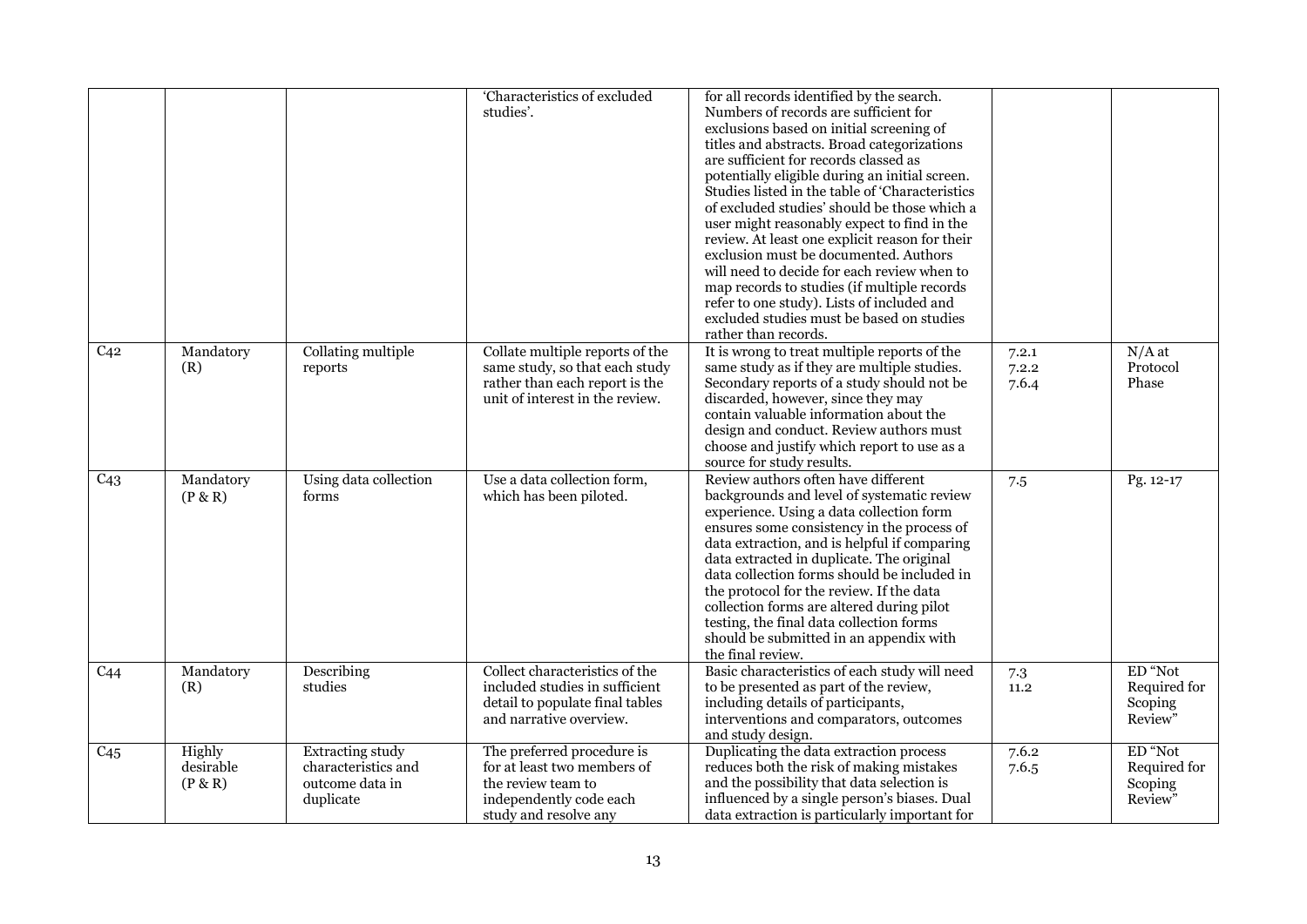|                 |                            |                               | discrepancies through<br>discussion and consensus.<br>Where large number of<br>studies makes this<br>procedure too demanding,<br>random samples of the<br>studies can be drawn and<br>recoded by a different team<br>member so that the<br>reliability of the coding can<br>be assessed and reported.<br>The procedures planned for<br>training coders and<br>checking their accuracy<br>before they begin providing<br>data for the review should<br>also be described along<br>with the relevant<br>background of those<br>expected to do the coding. | outcome data, which feed directly into<br>syntheses of the evidence and hence to<br>conclusions of the review.                                                                                                                                                                                                                                                                                                                                                                                                                                                                                                        |        |                                               |
|-----------------|----------------------------|-------------------------------|---------------------------------------------------------------------------------------------------------------------------------------------------------------------------------------------------------------------------------------------------------------------------------------------------------------------------------------------------------------------------------------------------------------------------------------------------------------------------------------------------------------------------------------------------------|-----------------------------------------------------------------------------------------------------------------------------------------------------------------------------------------------------------------------------------------------------------------------------------------------------------------------------------------------------------------------------------------------------------------------------------------------------------------------------------------------------------------------------------------------------------------------------------------------------------------------|--------|-----------------------------------------------|
| C <sub>46</sub> | Mandatory<br>(P & R)       | Making maximal use<br>of data | Collect and utilize the most<br>detailed numerical data that<br>might facilitate similar<br>analyses of included studies.<br>Where 2×2 tables or means<br>and standard deviations are<br>not available, this might<br>include effect estimates (e.g.<br>odds ratios, regression<br>coefficients), confidence<br>intervals, test statistics (e.g. t,<br>F, Z, chi-squared), p-values,<br>or even data for individual<br>participants.                                                                                                                    | Data entry into most specialized computer<br>software for meta-analysis is easiest when<br>2×2 tables are reported for dichotomous<br>outcomes or when means and standard<br>deviations are presented for continuous<br>outcomes. Sometimes these statistics are<br>not reported but some manipulations of the<br>reported data can be performed to obtain<br>them. For instance, 2×2 tables can often be<br>derived from sample sizes and percentages,<br>while standard deviations can often be<br>computed using confidence intervals or p-<br>values. Multiple software options are<br>available for conversions. | 7.7    | ED "Not<br>Required for<br>Scoping<br>Review" |
| $C_{47}$        | Highly<br>desirable<br>(R) | Examining errata              | Examine any relevant<br>retraction statements and<br>errata for information.                                                                                                                                                                                                                                                                                                                                                                                                                                                                            | Some studies may have been found to be<br>fraudulent or may for other reasons have<br>been retracted since publication. Errata can<br>reveal important limitations, or even fatal<br>flaws, in included studies. All of these may<br>potentially lead to the exclusion of a study<br>from a review or meta-analysis. Care<br>should be taken to ensure that this<br>information is retrieved in all database<br>searches by downloading the appropriate<br>fields together with the citation data.                                                                                                                    | 6.4.10 | ED "Not<br>Required for<br>Scoping<br>Review" |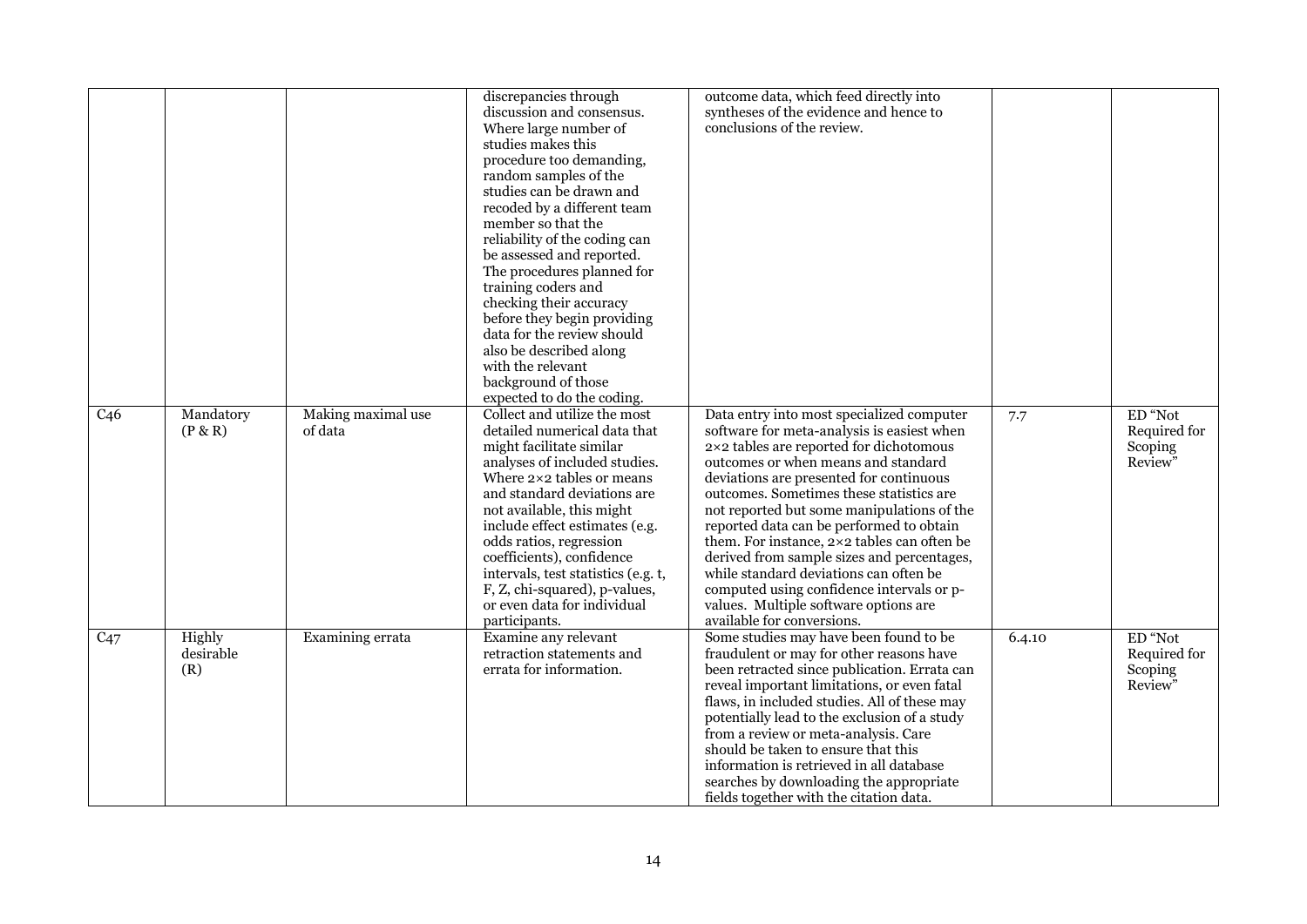| C48             | Highly<br>desirable<br>(P & R) | Obtaining unpublished<br>data                            | Seek key unpublished<br>information that is<br>missing from reports of<br>included studies.                                                                                | Contacting study authors to obtain or<br>confirm data makes the review more<br>complete, potentially enhancing<br>precision and reducing the impact of<br>reporting biases. Missing information<br>includes details to inform risk of<br>bias/study quality assessments, details of<br>interventions and outcomes, and study<br>results (including breakdowns of results<br>by important subgroups).                                                                                                                                                                                                                                                                                                                                                                                               | 7.4.2                                                         | ED "Not<br>Required for<br>Scoping<br>Review" |
|-----------------|--------------------------------|----------------------------------------------------------|----------------------------------------------------------------------------------------------------------------------------------------------------------------------------|----------------------------------------------------------------------------------------------------------------------------------------------------------------------------------------------------------------------------------------------------------------------------------------------------------------------------------------------------------------------------------------------------------------------------------------------------------------------------------------------------------------------------------------------------------------------------------------------------------------------------------------------------------------------------------------------------------------------------------------------------------------------------------------------------|---------------------------------------------------------------|-----------------------------------------------|
| C <sub>49</sub> | Mandatory<br>(P & R)           | Choosing<br>intervention groups<br>in multi-arm studies  | If a study is included with<br>more than two intervention<br>arms, include in the review<br>only intervention and control<br>groups that meet the eligibility<br>criteria. | There is no point including irrelevant<br>intervention groups in the review. Authors<br>should however make it clear in the 'Table<br>of characteristics of included studies' that<br>these intervention groups were present in<br>the study.                                                                                                                                                                                                                                                                                                                                                                                                                                                                                                                                                      | 16.5.2                                                        | ED "Not<br>Required for<br>Scoping<br>Review" |
| C <sub>50</sub> | Mandatory<br>(R)               | Checking accuracy of<br>numeric data in the<br>review    | Compare magnitude and<br>direction of effects reported<br>by studies with how they are<br>presented in the review,<br>taking account of legitimate<br>differences.         | This is a reasonably straightforward way<br>for authors to check a number of potential<br>problems, including typographical errors<br>in studies' reports, accuracy of data<br>collection and manipulation, and data<br>entry into a computer software program.<br>For example, the direction of a<br>standardized mean difference may<br>accidentally be wrong in the review. A<br>basic check is to ensure the same<br>qualitative findings (e.g. direction of effect<br>and statistical significance) between the<br>data as presented in the review and the<br>data as available from the original study.<br>Results in forest plots should agree with<br>data in the original report (point estimate<br>and confidence interval) if the same effect<br>measure and statistical model is used. |                                                               | ED "Not<br>Required for<br>Scoping<br>Review" |
|                 |                                | Assessing risk of bias/study quality in included studies |                                                                                                                                                                            |                                                                                                                                                                                                                                                                                                                                                                                                                                                                                                                                                                                                                                                                                                                                                                                                    |                                                               |                                               |
| C <sub>51</sub> | Mandatory<br>(P & R)           | Assessing risk of<br>bias/study quality                  | Assess the risk of bias/study<br>quality for each included study,<br>regardless of the study design<br>or randomization type.                                              | Assessing risk of bias/study quality is an<br>important task because it has been shown<br>that risk of bias/study quality can influence<br>estimates of intervention effects. If the<br>review is co-registered and uses<br>randomized controlled trials, then the<br>Cochrane Risk of Bias tool should be used.<br>If not, then one of the many other study<br>quality tools and/or coding schemes for<br>study quality should be utilized and                                                                                                                                                                                                                                                                                                                                                    | 8.5<br>8.9<br>8.10<br>8.11<br>8.12<br>8.13<br>8.14<br>$8.15*$ | ED "Not<br>Required for<br>Scoping<br>Review" |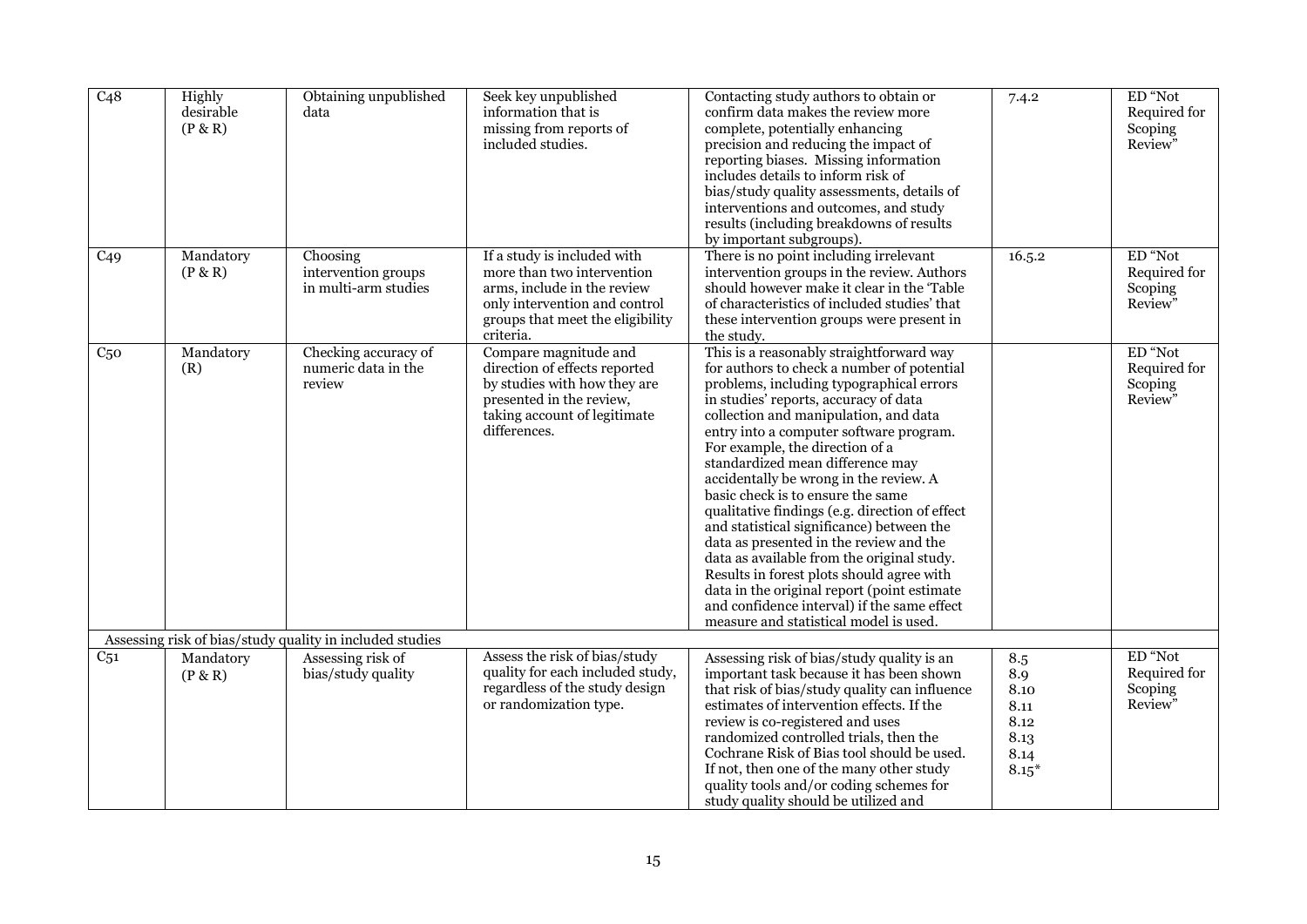|                 |                                |                                                                                      |                                                                                                                                                                                                                      | detailed within the protocol prior to<br>implementation.<br>Coding schemes for study quality are often<br>used in addition to (or instead of) risk of<br>bias/study quality tools in order to code<br>specific quality variables relating to each<br>source of bias/ dimension of study quality.<br>Campbell reviews should not use<br>composite scales, indices, or other<br>measures that conflate multiple measures<br>of risk of bias/study quality into a single<br>score (e.g., using an average scale that<br>combines measures of allocation<br>concealment, attrition, and baseline<br>equivalence measures). These composite<br>quality scales can be misleading and<br>should not be used in a Campbell review.<br>Instead, any risk of bias/study quality<br>coding should isolate unique measures of<br>quality (e.g. separate measures for<br>allocation concealment, attrition, spillover,<br>selective outcome reporting, selective<br>analysis reporting, and baseline<br>equivalence). |                |                                                           |
|-----------------|--------------------------------|--------------------------------------------------------------------------------------|----------------------------------------------------------------------------------------------------------------------------------------------------------------------------------------------------------------------|----------------------------------------------------------------------------------------------------------------------------------------------------------------------------------------------------------------------------------------------------------------------------------------------------------------------------------------------------------------------------------------------------------------------------------------------------------------------------------------------------------------------------------------------------------------------------------------------------------------------------------------------------------------------------------------------------------------------------------------------------------------------------------------------------------------------------------------------------------------------------------------------------------------------------------------------------------------------------------------------------------|----------------|-----------------------------------------------------------|
| C <sub>52</sub> | Highly<br>desirable<br>(P & R) | Assessing risk of bias<br>/study quality in<br>duplicate                             | Use (at least) two people<br>working independently to<br>apply a risk of bias/study<br>quality tool or coding scheme<br>to each included study, and<br>define in advance the process<br>for resolving disagreements. | Duplicating risk of bias/study quality<br>assessment/coding reduces both the<br>risk of making mistakes and the<br>possibility that assessments are<br>influenced by a single person's biases.                                                                                                                                                                                                                                                                                                                                                                                                                                                                                                                                                                                                                                                                                                                                                                                                           | 7.6.2<br>8.3.4 | ED "Not<br>Required for<br>Scoping<br>Review"             |
| C <sub>53</sub> | Highly<br>desirable<br>(R)     | Supporting judgments<br>of risk of bias/study<br>quality                             | If applicable, justify<br>categorical risk of bias/study<br>quality judgments (e.g., high,<br>low, and unclear) with<br>information directly from<br>the study.                                                      | Providing support for the judgment makes the<br>process transparent.                                                                                                                                                                                                                                                                                                                                                                                                                                                                                                                                                                                                                                                                                                                                                                                                                                                                                                                                     | 8.5.1<br>8.5.2 | ED "Not<br>Required for<br>Scoping<br>Review"             |
| C <sub>54</sub> | Highly<br>desirable<br>(R)     | Providing sources of<br>information for risk of<br>bias/study quality<br>assessments | If applicable, collect the<br>source of information for each<br>risk of bias/study quality<br>assessment. Where judgments<br>are based on assumptions<br>made on the basis of<br>information provided outside        | Readers/editors/referees should have the<br>opportunity to see for themselves where<br>supports for judgments have been<br>obtained.                                                                                                                                                                                                                                                                                                                                                                                                                                                                                                                                                                                                                                                                                                                                                                                                                                                                     | 8.5.2          | ED "Not<br>Required for<br>Scoping<br>Review <sup>3</sup> |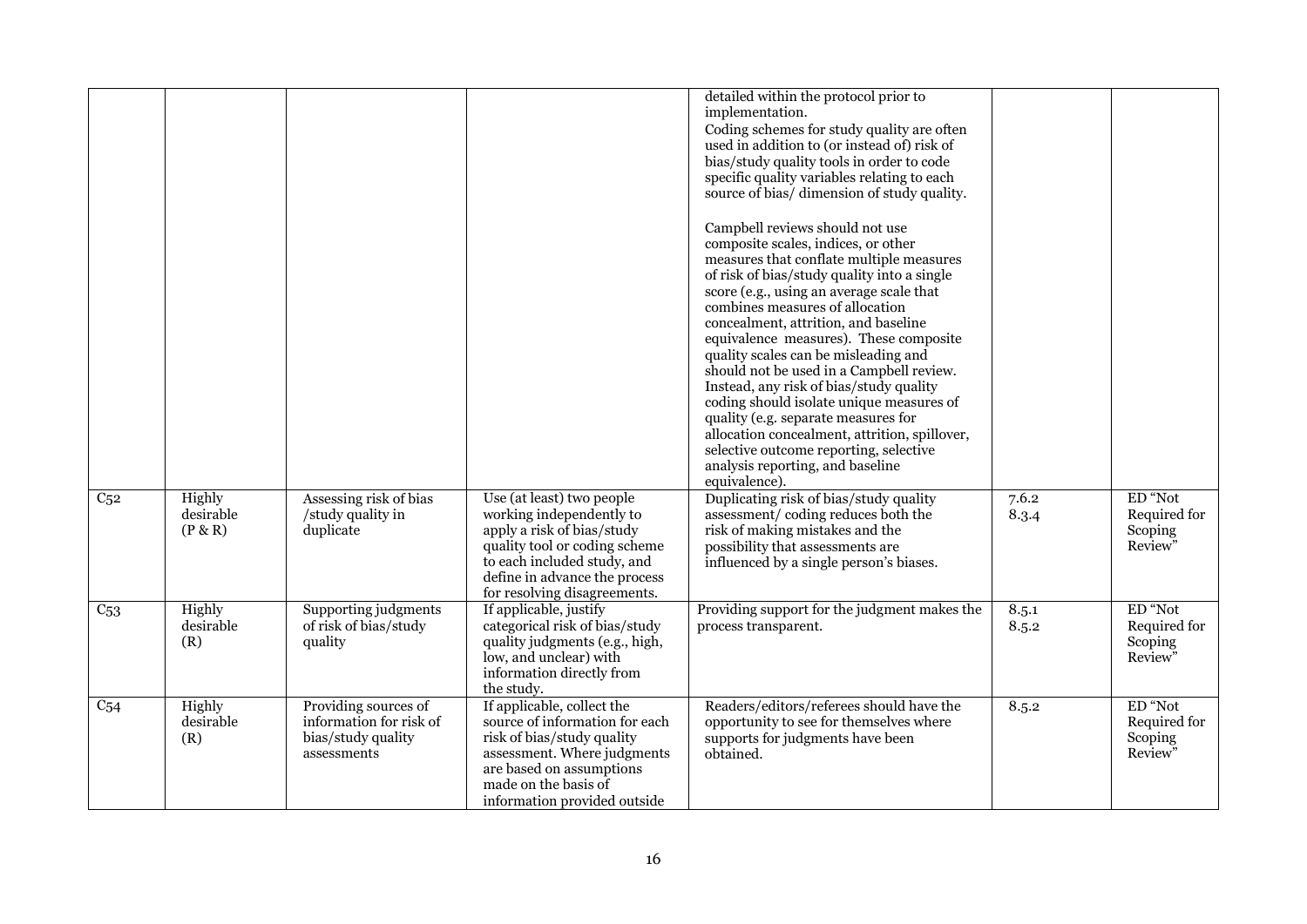|                  |                                |                                                                                                           | publicly available documents,<br>this should be stated.                                                                                                                                                                                                                                                         |                                                                                                                                                                                                                                                                                                                                                                                                                                                                                                                                                              |                                 |                                               |
|------------------|--------------------------------|-----------------------------------------------------------------------------------------------------------|-----------------------------------------------------------------------------------------------------------------------------------------------------------------------------------------------------------------------------------------------------------------------------------------------------------------|--------------------------------------------------------------------------------------------------------------------------------------------------------------------------------------------------------------------------------------------------------------------------------------------------------------------------------------------------------------------------------------------------------------------------------------------------------------------------------------------------------------------------------------------------------------|---------------------------------|-----------------------------------------------|
| C <sub>55</sub>  | Highly<br>desirable<br>(P & R) | Differentiating<br>between performance<br>bias and detection bias                                         | Consider separately the risks<br>of bias due to lack of blinding<br>for (i) participants and study<br>personnel (performance<br>bias), and (ii) outcome<br>assessment (detection bias).                                                                                                                         | The use of mutually exclusive domains of<br>bias (e.g. selection bias, performance bias,<br>detection bias, attrition bias and reporting<br>bias) provides a more comprehensive<br>framework for considering biases in<br>randomized trials.                                                                                                                                                                                                                                                                                                                 | 8.5.1<br>$8.11.1*$<br>$8.12.1*$ | ED "Not<br>Required for<br>Scoping<br>Review" |
| C <sub>56</sub>  | Only if<br>applicable<br>(R)   | If applicable, assessing<br>risk of bias due to lack<br>of blinding for different<br>outcomes             | Consider blinding separately<br>for different key outcomes.                                                                                                                                                                                                                                                     | The risk of bias due to lack of blinding<br>may be different for different outcomes.<br>When there are multiple outcomes, they<br>should be grouped (e.g. objective versus<br>subjective).                                                                                                                                                                                                                                                                                                                                                                   | 8.5.1<br>8.11.2<br>$8.12.2*$    | ED "Not<br>Required for<br>Scoping<br>Review" |
| $C_{57}$         | Only if<br>applicable<br>(R)   | If applicable,<br>assessing<br>completeness of data<br>for different outcomes                             | Consider the impact of<br>missing data separately for<br>different key outcomes to<br>which an included study<br>contributes data.                                                                                                                                                                              | When considering risk of bias due to<br>incomplete (missing) outcome data, this<br>often cannot reliably be done for the study<br>as a whole. The risk of bias due to missing<br>outcome data may be different for<br>different outcomes. For example, there<br>may be less drop-out for a three-month<br>outcome than for a six-year outcome.<br>When there are multiple outcomes, they<br>should be grouped (e.g. short term versus<br>long term). Judgments should be<br>attempted about which outcomes are<br>thought to be at high or low risk of bias. | 8.5.1                           | ED "Not<br>Required for<br>Scoping<br>Review" |
| C <sub>5</sub> 8 | Only if<br>applicable<br>(R)   | If applicable,<br>summarizing risk of<br>bias assessments when<br>using the Cochrane<br>Risk of Bias tool | Summarize the risk of<br>bias for each key<br>outcome for each study.                                                                                                                                                                                                                                           | This reinforces the link between the<br>characteristics of the study design and<br>their possible impact on the results of the<br>study, and is an important pre-requisite<br>for the GRADE approach to assessing the<br>quality of the body of evidence.                                                                                                                                                                                                                                                                                                    | 8.7                             | ED "Not<br>Required for<br>Scoping<br>Review" |
| C <sub>59</sub>  | Highly<br>desirable<br>(R)     | Addressing risk of<br>bias/study quality in<br>the synthesis                                              | Address risk of<br>bias/study quality in the<br>synthesis (whether<br>qualitative or<br>quantitative). For<br>example, present<br>analyses stratified<br>according to key risk of<br>bias/study quality items,<br>or conduct a moderator<br>analysis with one or more<br>risk of bias/study quality<br>ratings. | Review authors should consider how study<br>biases affect conclusions. This is useful in<br>determining the strength of conclusions<br>and how future research should be<br>designed and conducted.                                                                                                                                                                                                                                                                                                                                                          | 8.8                             | ED "Not<br>Required for<br>Scoping<br>Review" |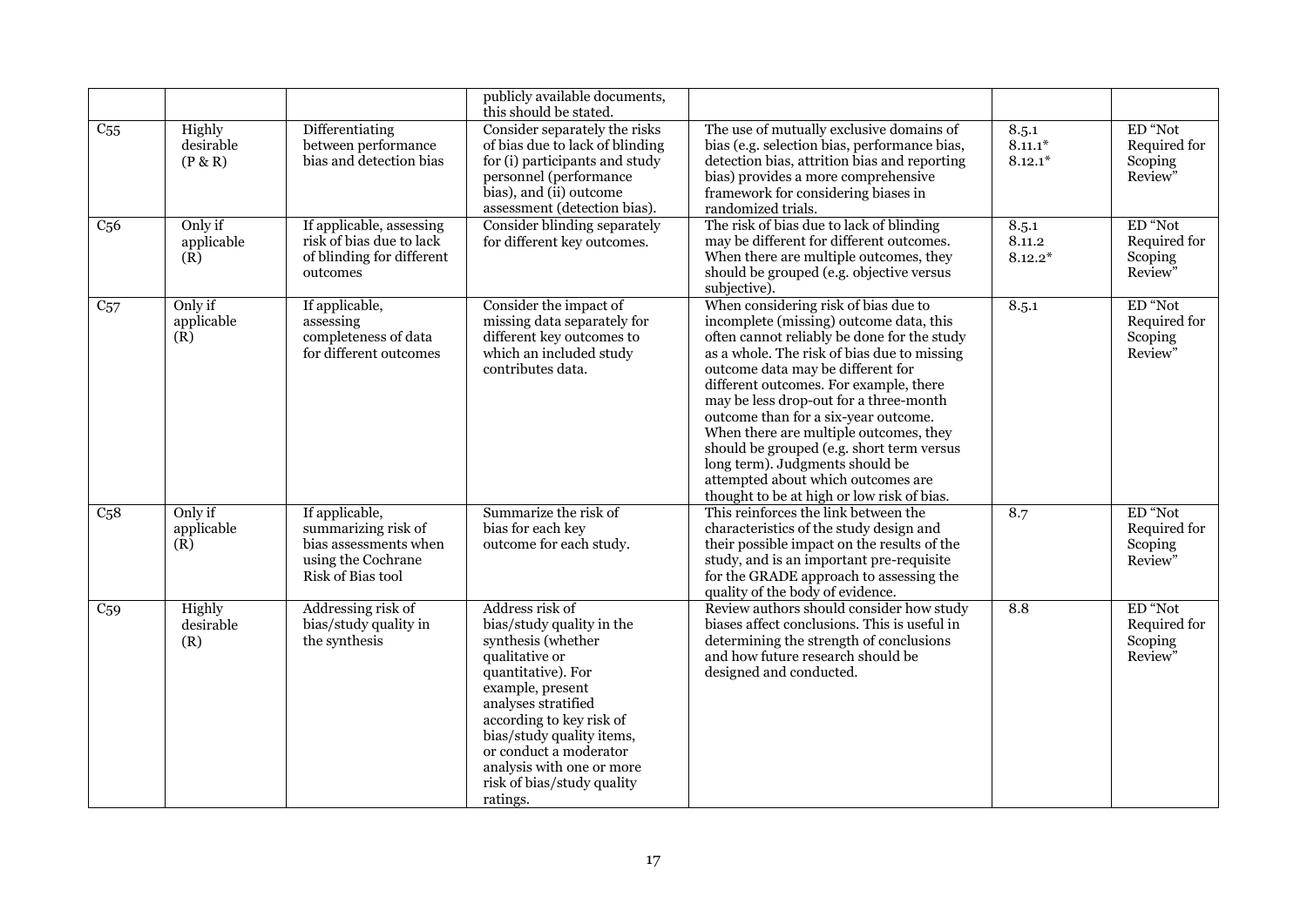| C60 | Highly<br>desirable<br>(R)                   | Incorporating<br>assessments of risk of<br>bias | If randomized trials have<br>been assessed using one or<br>more tools in addition to the<br>Cochrane 'Risk of bias' tool,<br>use the Cochrane tool as the<br>primary assessment of bias<br>for interpreting results,<br>choosing the primary<br>analysis, and drawing<br>conclusions. | For consistency of approach across<br>Campbell reviews, the Cochrane risk of bias<br>tool should take precedence when two or<br>more tools are used.                                                                                                                                                                                                                                                                                                                                                                                                                                                                                                                                                                                                                                                                                                              | 8.5     | ED "Not<br>Required for<br>Scoping<br>Review" |
|-----|----------------------------------------------|-------------------------------------------------|---------------------------------------------------------------------------------------------------------------------------------------------------------------------------------------------------------------------------------------------------------------------------------------|-------------------------------------------------------------------------------------------------------------------------------------------------------------------------------------------------------------------------------------------------------------------------------------------------------------------------------------------------------------------------------------------------------------------------------------------------------------------------------------------------------------------------------------------------------------------------------------------------------------------------------------------------------------------------------------------------------------------------------------------------------------------------------------------------------------------------------------------------------------------|---------|-----------------------------------------------|
|     | Synthesizing the results of included studies |                                                 |                                                                                                                                                                                                                                                                                       |                                                                                                                                                                                                                                                                                                                                                                                                                                                                                                                                                                                                                                                                                                                                                                                                                                                                   |         |                                               |
| C61 | Mandatory<br>(R)                             | Combining different<br>scales                   | If studies are combined with<br>different scales, ensure that<br>higher scores for continuous<br>outcomes all have the same<br>meaning for any particular<br>outcome; explain the<br>direction of interpretation;<br>and report when directions<br>were reversed.                     | Sometimes scales have higher scores that<br>reflect a 'better' outcome and sometimes<br>lower scores reflect 'better' outcome.<br>Meaningless (and misleading) results arise<br>when effect estimates with opposite clinical<br>meanings are combined                                                                                                                                                                                                                                                                                                                                                                                                                                                                                                                                                                                                             | 9.2.3.2 | $N/A$ at<br>Protocol<br>Phase                 |
| C62 | Mandatory<br>(R)                             | Ensuring meta-<br>analyses are<br>meaningful    | Undertake (or display) a<br>meta-analysis only if<br>participants, interventions,<br>comparisons and outcomes<br>are judged to be sufficiently<br>similar to ensure an answer<br>that is meaningful for the<br>review question.                                                       | A single mean effect size from a meta-<br>analysis of a very diverse collection of<br>studies can be misleading. Variability in<br>the nature of the treatment,<br>control/comparison condition, sample<br>characteristics, and intervention context,<br>may be related to observed effects and a<br>single mean effect size may misrepresent<br>that diversity. Diversity does not<br>necessarily indicate that a meta-analysis<br>should not be performed. However, authors<br>must be clear about the underlying<br>question that all studies are addressing and<br>interpret the results appropriately. The<br>determination of whether a meta-analysis<br>is meaningful should be made based on<br>substantive knowledge of the effect sizes<br>being synthesized; it should never be made<br>based on statistical results for<br>heterogeneity assessments. | 9.1.4   | $N/A$ at<br>Protocol<br>Phase                 |
| C63 | Mandatory<br>(P & R)                         | Assessing<br>statistical<br>heterogeneity       | Assess the presence and<br>extent of between-study<br>variation when undertaking a<br>meta-analysis.                                                                                                                                                                                  | The presence of heterogeneity affects the<br>extent to which generalizable conclusions<br>can be formed. It is important to identify<br>heterogeneity in case there is sufficient<br>information to explain it and offer new<br>insights. Authors should recognize that                                                                                                                                                                                                                                                                                                                                                                                                                                                                                                                                                                                           | 9.5.2   | ED "Not<br>Required for<br>Scoping<br>Review' |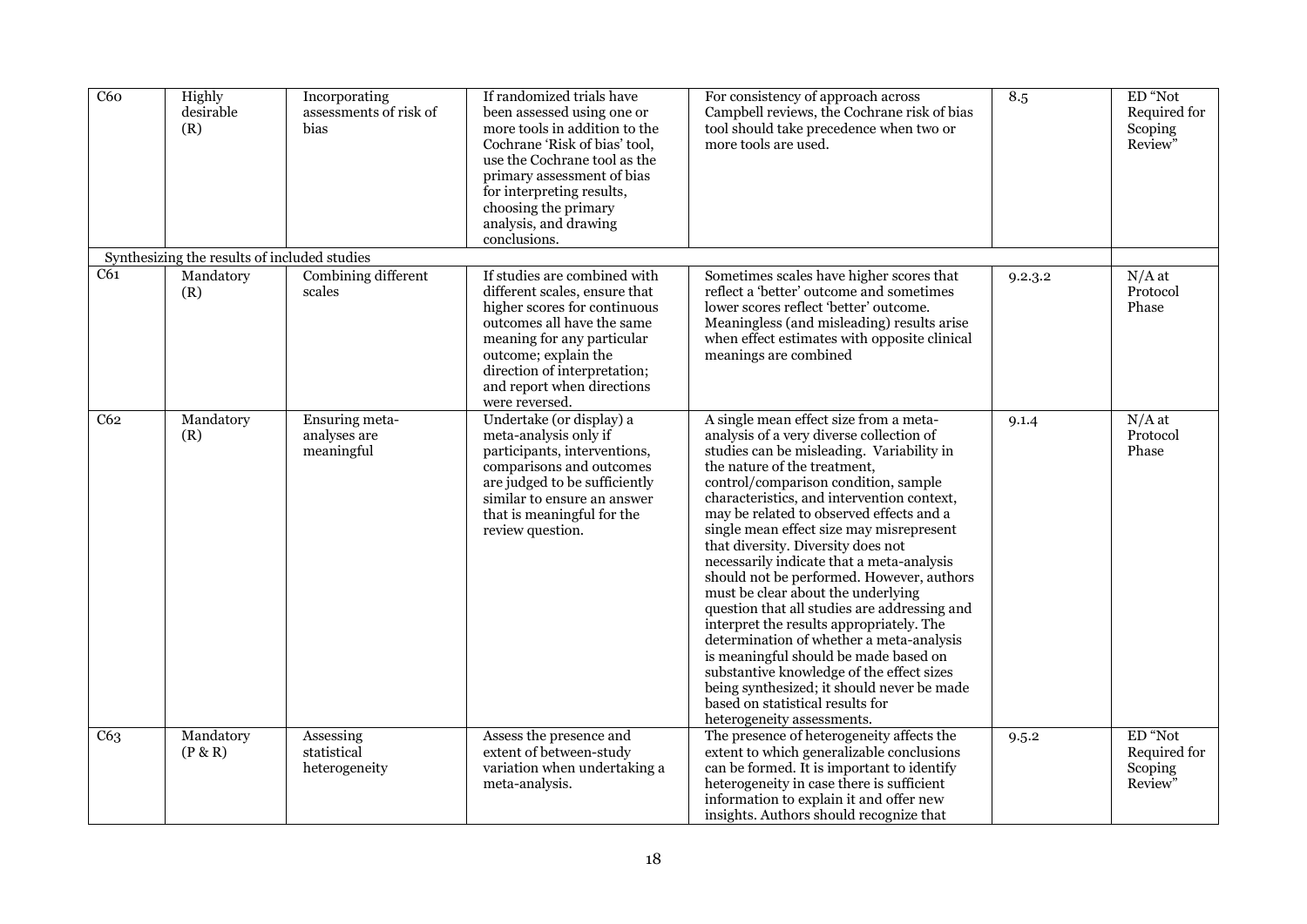|                 |                            |                                                           |                                                                                                                                                                                                           | there is much uncertainty in measures such<br>as I-squared and tau-squared when there<br>are few studies. Thus, use of simple<br>thresholds to diagnose heterogeneity<br>should be avoided.                                                                                                                                                                                                                                                                                                                                                                |                   |                                               |
|-----------------|----------------------------|-----------------------------------------------------------|-----------------------------------------------------------------------------------------------------------------------------------------------------------------------------------------------------------|------------------------------------------------------------------------------------------------------------------------------------------------------------------------------------------------------------------------------------------------------------------------------------------------------------------------------------------------------------------------------------------------------------------------------------------------------------------------------------------------------------------------------------------------------------|-------------------|-----------------------------------------------|
| C64             | Highly<br>desirable<br>(R) | Addressing missing<br>outcome data                        | Consider the implications<br>of missing outcome data<br>from individual<br>participants (due to losses<br>to follow up or exclusions<br>from analysis).                                                   | Incomplete outcome data can introduce<br>bias. In most circumstances, authors should<br>follow the principles of intention to treat<br>analyses as far as possible (this may not be<br>appropriate for adverse effects or if trying to<br>demonstrate equivalence). Imputation<br>methods can be considered (accompanied<br>by, or in the form of, sensitivity analyses).                                                                                                                                                                                  | 16.2              | $N/A$ at<br>Protocol<br>Phase                 |
| C65             | Highly<br>desirable<br>(R) | Addressing<br>skewed data                                 | Consider the possibility and<br>implications of skewed data<br>when analyzing continuous<br>outcomes.                                                                                                     | Skewed data are sometimes not usefully<br>summarized by means and standard<br>deviations. While statistical methods are<br>approximately valid for large sample sizes,<br>skewed outcome data can lead to<br>misleading results when studies are small.                                                                                                                                                                                                                                                                                                    | 9.4.5.3           | $N/A$ at<br>Protocol<br>Phase                 |
| C <sub>66</sub> | Mandatory<br>(P & R)       | <b>Addressing studies</b><br>with more than two<br>groups | If multi-arm studies are<br>included, analyze multiple<br>intervention groups in an<br>appropriate way that<br>avoids arbitrary omission<br>of relevant groups and<br>double-counting of<br>participants. | Excluding relevant groups decreases<br>precision and double counting increases<br>precision spuriously; both are<br>inappropriate and unnecessary. Alternative<br>strategies include combining intervention<br>groups, separating comparisons into<br>different forest plots and using multiple<br>treatments meta-analysis.                                                                                                                                                                                                                               | 7.7.3.8<br>16.5.4 | ED "Not<br>Required for<br>Scoping<br>Review" |
| C67             | Mandatory<br>(P & R)       | Comparing<br>subgroups                                    | If subgroup analyses are to<br>be compared, and there are<br>judged to be sufficient<br>studies to do this<br>meaningfully, use a formal<br>statistical test to compare<br>them.                          | Concluding that there is a difference in<br>effect across subgroups based on<br>differences in the level of statistical<br>significance within subgroups can be very<br>misleading. Two groups may have similar<br>treatment effects yet one may be<br>statistically significant and the other not.<br>Any conclusion that the intervention is<br>effective for one group and not for the<br>other should be based on a direct test of<br>the mean difference between the groups<br>(e.g., with meta-analytic analog-to-the-<br>ANOVA or meta-regression). | 9.6.3.1           | ED "Not<br>Required for<br>Scoping<br>Review" |
| C68             | Mandatory<br>(P & R)       | Interpreting<br>subgroup<br>analyses                      | If subgroup analyses are<br>conducted, follow the<br>subgroup analysis plan<br>specified in the protocol<br>without undue emphasis on<br>particular findings. If post                                     | Selective reporting, or over-<br>interpretation, of particular subgroups or<br>particular subgroup analyses should be<br>avoided. This is especially a problem<br>when multiple subgroup analyses are<br>performed. This does not preclude the                                                                                                                                                                                                                                                                                                             | 9.6.5.2           | ED "Not<br>Required for<br>Scoping<br>Review" |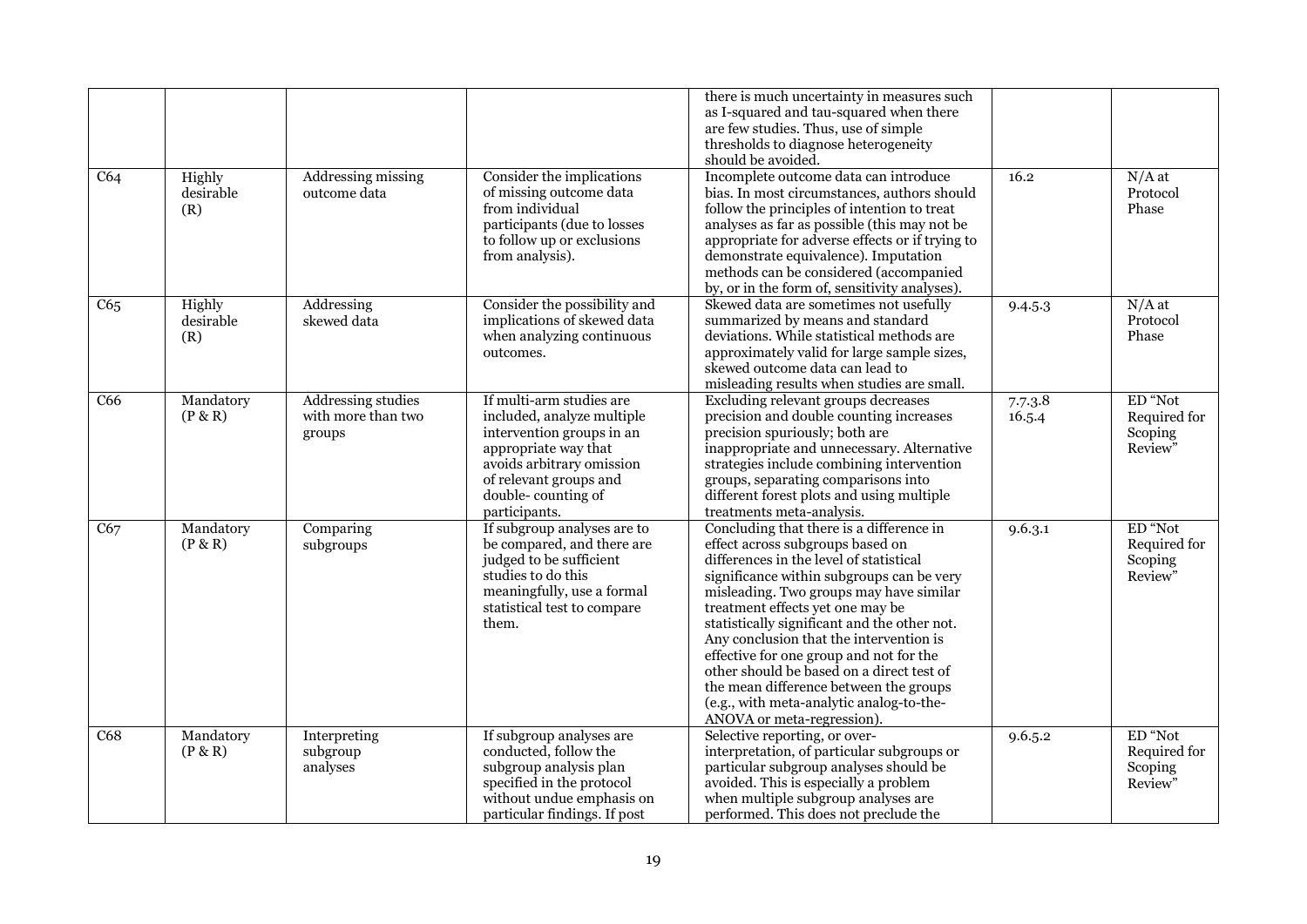|     |                                |                                                                           | hoc subgroup analyses are<br>conducted that were not<br>specified in the protocol, the<br>review must clearly state<br>that these analyses are post<br>hoc and exploratory in<br>nature.                                 | use of sensible and honest post hoc<br>subgroup analyses.                                                                                                                                                                                                                                                                                                                                                                                                                                                                                                                                                                                                   |                     |                                               |
|-----|--------------------------------|---------------------------------------------------------------------------|--------------------------------------------------------------------------------------------------------------------------------------------------------------------------------------------------------------------------|-------------------------------------------------------------------------------------------------------------------------------------------------------------------------------------------------------------------------------------------------------------------------------------------------------------------------------------------------------------------------------------------------------------------------------------------------------------------------------------------------------------------------------------------------------------------------------------------------------------------------------------------------------------|---------------------|-----------------------------------------------|
| C69 | Mandatory<br>(R)               | Considering statistical<br>heterogeneity when<br>interpreting the results | Take into account any<br>statistical heterogeneity<br>when interpreting the<br>results, particularly when<br>there is variation in the<br>direction of effect.                                                           | The presence of heterogeneity affects the<br>extent to which generalizable conclusions<br>can be formed. If a fixed-effect analysis is<br>used, the confidence intervals ignore the<br>extent of heterogeneity. If a random-effects<br>analysis is used, the result pertains to the<br>mean effect across studies. In both cases,<br>the implications of notable heterogeneity<br>should be addressed. It may be possible to<br>understand the reasons for the<br>heterogeneity if there are sufficient studies.                                                                                                                                            | 9.5.4               | $N/A$ at<br>Protocol<br>Phase                 |
| C70 | Mandatory<br>(P & R)           | Addressing non-<br>standard designs                                       | Consider the impact on the<br>analysis of clustering,<br>matching, or other non-<br>standard design features of<br>the included studies.                                                                                 | Cluster-randomized trials, cross-over trials,<br>studies involving measurements on<br>multiple body parts, and other designs<br>need to be addressed specifically, since a<br>naive analysis might underestimate or<br>overestimate the precision of the study.<br>Failure to account for clustering is likely to<br>overestimate the precision of the study -<br>i.e. to give it confidence intervals that are<br>too narrow and a weight that is too large.<br>Failure to account for correlation is likely<br>to underestimate the precision of the study,<br>i.e., to give it confidence intervals that are<br>too wide and a weight that is too small. | 9.3<br>16.3<br>16.4 | ED "Not<br>Required for<br>Scoping<br>Review" |
| C71 | Highly<br>desirable<br>(P & R) | Conducting<br>sensitivity<br>analysis                                     | Use sensitivity analyses to<br>assess the robustness of<br>results, such as the impact of<br>notable assumptions,<br>imputed data, borderline<br>decisions, and studies at high<br>risk of bias or with poor<br>quality. | It is important to be aware when<br>results are robust, since the<br>strength of the conclusion may be<br>strengthened or weakened.                                                                                                                                                                                                                                                                                                                                                                                                                                                                                                                         | 9.7                 | ED "Not<br>Required for<br>Scoping<br>Review" |
| C72 | Mandatory<br>(R)               | Interpreting<br>results                                                   | Interpret a statistically non-<br>significant p-value (e.g.<br>larger than 0.05) as a<br>finding of uncertainty<br>unless confidence intervals<br>are sufficiently narrow to                                             | Authors commonly mistake a lack of<br>evidence of effect as evidence of a lack<br>of effect.                                                                                                                                                                                                                                                                                                                                                                                                                                                                                                                                                                | 12.4.2<br>12.7.4    | $N/A$ at<br>Protocol<br>Phase                 |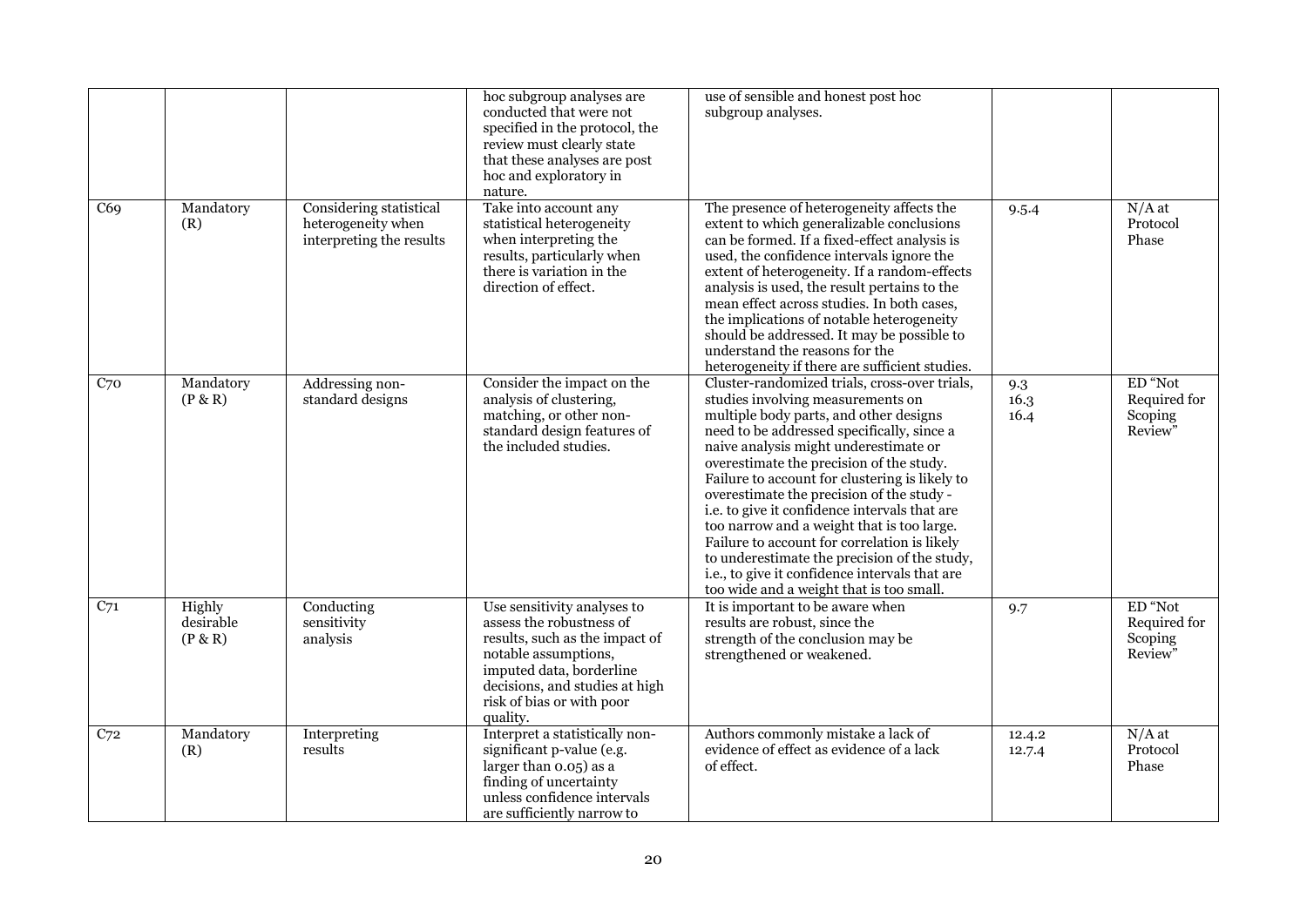|                 |                            |                                            | rule out an important<br>magnitude of effect.                                                                                                                                                                                                                                                                                                                                                                                                                                                                                                                                                                                                                                                                  |                                                                                                                                                                                                                                                                                                                                                                                                                                                                                                                                                       |              |                               |
|-----------------|----------------------------|--------------------------------------------|----------------------------------------------------------------------------------------------------------------------------------------------------------------------------------------------------------------------------------------------------------------------------------------------------------------------------------------------------------------------------------------------------------------------------------------------------------------------------------------------------------------------------------------------------------------------------------------------------------------------------------------------------------------------------------------------------------------|-------------------------------------------------------------------------------------------------------------------------------------------------------------------------------------------------------------------------------------------------------------------------------------------------------------------------------------------------------------------------------------------------------------------------------------------------------------------------------------------------------------------------------------------------------|--------------|-------------------------------|
| C <sub>73</sub> | Highly<br>desirable<br>(R) | Investigating<br>reporting biases          | Consider the potential<br>impact of reporting biases<br>on the results of the review<br>or the meta-analyses it<br>contains.                                                                                                                                                                                                                                                                                                                                                                                                                                                                                                                                                                                   | There is overwhelming evidence of<br>reporting biases of various types. These<br>can be addressed at various points in the<br>review. A thorough search, and attempts to<br>obtain unpublished results, might<br>minimize the risk. Analyses of the results<br>of included studies, for example using<br>funnel plots or regression tests for funnel<br>plot asymmetry, can sometimes help<br>determine the possible extent of the<br>problem, as can attempts to identify study<br>protocols, which should be a more routine<br>feature of a review. | 10.1<br>10.2 | $N/A$ at<br>Protocol<br>Phase |
|                 | Summarizing the findings   |                                            |                                                                                                                                                                                                                                                                                                                                                                                                                                                                                                                                                                                                                                                                                                                |                                                                                                                                                                                                                                                                                                                                                                                                                                                                                                                                                       |              |                               |
| C <sub>74</sub> | Optional<br>(P & R)        | Including a 'Summary of<br>Findings' table | Include a 'Summary of<br>Findings' table according to<br>recommendations described<br>in Chapter 11 of the Cochrane<br>Handbook (version 5 or<br>later). Specifically:<br>$\Box$ include results for one<br>population group<br>(with few exceptions);<br>indicate the<br>$\Box$<br>intervention and<br>the comparison<br>intervention;<br>include seven or fewer<br>□<br>patient-important<br>outcomes;<br>describe the<br>П<br>outcomes (e.g.<br>scale, scores,<br>follow-up);<br>indicate the number of<br>П<br>participants and studies<br>for each outcome;<br>present at least one<br>$\Box$<br>baseline risk for each<br>dichotomous outcome<br>(e.g. study<br>population or<br>median/medium risk) and | For co-registered reviews, a 'Summary of<br>Findings' table is highly desirable. For<br>those reviews, authors should justify why<br>a 'Summary of Findings' table is not<br>included if this is the case.                                                                                                                                                                                                                                                                                                                                            | 11.5         | $N/A$ at<br>Protocol<br>Phase |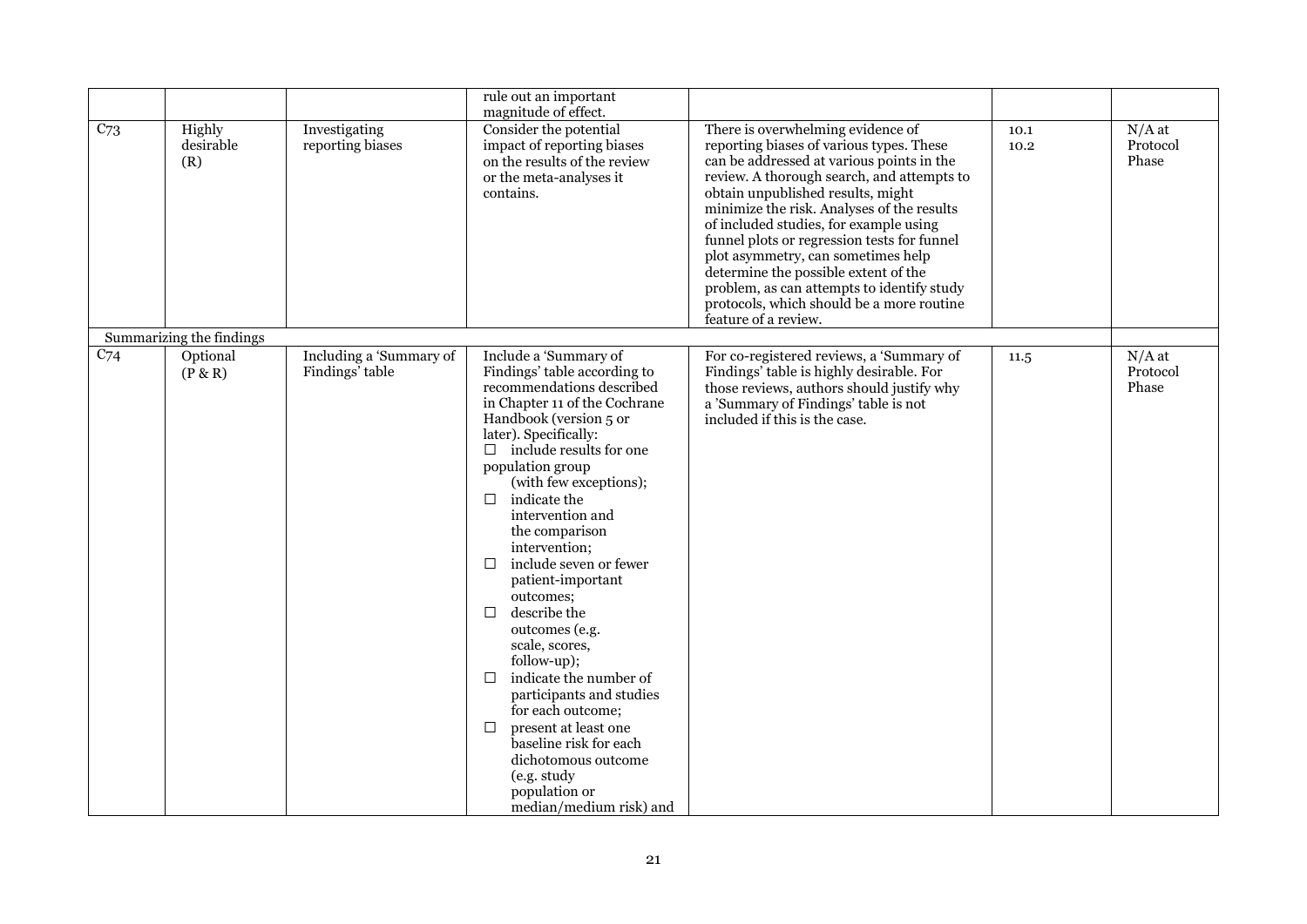|                 |                      |                                                                     | baseline scores<br>for continuous<br>outcomes (if<br>appropriate);<br>summarize the<br>П<br>intervention effect (if<br>appropriate); and<br>include a measure of<br>П<br>the quality of the body<br>of evidence.                                                                                                                                                                                                                                                                                                                                                                                                                            |                                                                                                                                                                                                                                                                                                                                                                                                                                                                                                                                                             |        |                                               |
|-----------------|----------------------|---------------------------------------------------------------------|---------------------------------------------------------------------------------------------------------------------------------------------------------------------------------------------------------------------------------------------------------------------------------------------------------------------------------------------------------------------------------------------------------------------------------------------------------------------------------------------------------------------------------------------------------------------------------------------------------------------------------------------|-------------------------------------------------------------------------------------------------------------------------------------------------------------------------------------------------------------------------------------------------------------------------------------------------------------------------------------------------------------------------------------------------------------------------------------------------------------------------------------------------------------------------------------------------------------|--------|-----------------------------------------------|
| C <sub>75</sub> | Optional<br>(P & R)  | Use the GRADE<br>approach to assess the<br>body of evidence         | If the review is co-registered<br>with a Cochrane group, it is<br>highly desirable to use the<br>five GRADE considerations<br>(study limitations,<br>consistency of effect,<br>imprecision, indirectness<br>and publication bias) to<br>assess the quality of the<br>body of evidence for each<br>outcome, and to draw<br>conclusions about the<br>quality of evidence within<br>the text of the review. It is<br>mandatory for all reviews to<br>assess the quality of the<br>body of evidence in some<br>narrative or empirical<br>manner; however, it is not<br>mandatory that the GRADE<br>approach be used to<br>accomplish that goal. | GRADE is the most widely used system for<br>summarizing confidence in effects of the<br>interventions by outcome across studies. It<br>is preferable to use the GRADE tool (as<br>implemented in GRADEprofiler and<br>described in the help system of the<br>software). This should help to ensure that<br>author teams are accessing the same<br>information to inform their judgments. If<br>the GRADE tool is used, the five GRADE<br>considerations should be addressed<br>irrespective of whether the review includes<br>a 'Summary of Findings' table | 12.2   | ED "Not<br>Required for<br>Scoping<br>Review" |
| C <sub>76</sub> | Optional<br>(R)      | Justifying assessments<br>of the quality of the<br>body of evidence | Justify and document all<br>assessments of the quality of<br>the body of evidence (for<br>example downgrading or<br>upgrading if using the<br>GRADE tool).                                                                                                                                                                                                                                                                                                                                                                                                                                                                                  | By adopting a structured approach,<br>transparency is ensured in showing<br>how interpretations have been<br>formulated and the result is more<br>informative to the reader.                                                                                                                                                                                                                                                                                                                                                                                | 12.2.1 | ED "Not<br>Required for<br>Scoping<br>Review" |
|                 | Reaching conclusions |                                                                     |                                                                                                                                                                                                                                                                                                                                                                                                                                                                                                                                                                                                                                             |                                                                                                                                                                                                                                                                                                                                                                                                                                                                                                                                                             |        |                                               |
| C77             | Mandatory<br>(R)     | Formulating<br>implications for<br>practice                         | Base conclusions only on<br>findings from the synthesis<br>(quantitative or narrative) of<br>studies included in the<br>review.                                                                                                                                                                                                                                                                                                                                                                                                                                                                                                             | The conclusions of the review should<br>convey the essence of the synthesis of<br>included studies, without selective<br>reporting of particular findings on the basis<br>of the result, and without drawing on data<br>that were not systematically compiled and<br>evaluated as part of the review.                                                                                                                                                                                                                                                       | 12.7.4 | $N/A$ at<br>Protocol<br>Phase                 |